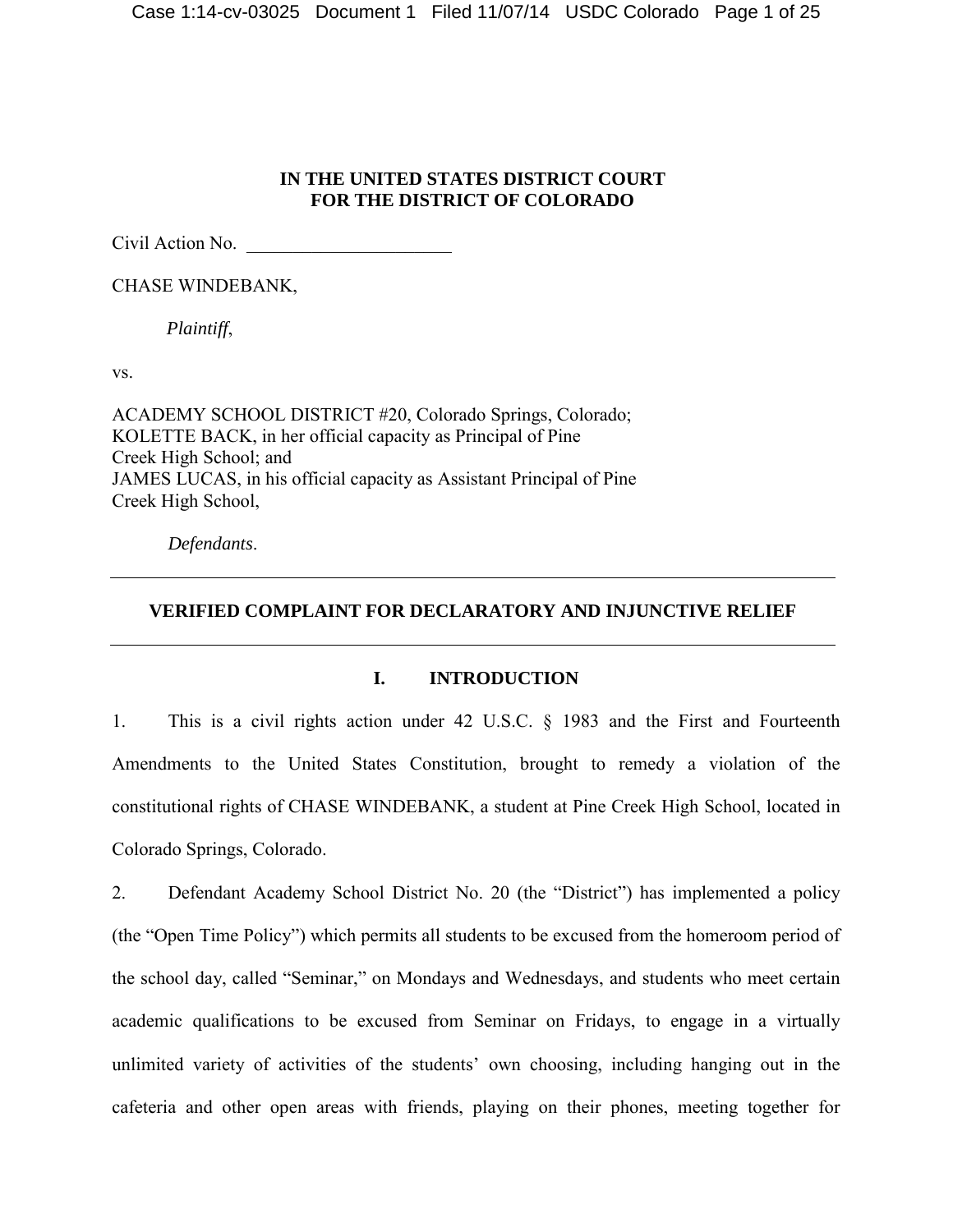#### Case 1:14-cv-03025 Document 1 Filed 11/07/14 USDC Colorado Page 2 of 25

expressive activities (including both formally recognized clubs and unofficial groups), and going outside to hang out together.

3. This Open Time is akin to recess or lunch period where students have long been recognized to have the right to engage in expressive activities.

4. Plaintiff brings this suit because Defendants are denying his right to engage in Christian religious expression, including religious discussion and prayer, with other students in an empty room—an activity that Plaintiff and his friends have peacefully engaged in for the previous three years during Seminar time without disruption.

5. At the same time, pursuant to the Open Time Policy, Defendants permit other students to meet together in informal groups (among the multitude of other permissible activities) during Seminar time and discuss from a nonreligious perspective the same or similar matters Chase seeks to discuss and pray about from a religious perspective with his friends.

6. Defendants, by policy and practice, are denying Plaintiff's right to engage in religious expression with his fellow students based on the religious content and viewpoint of the speech he and his friends desire to engage in.

7. Indeed, if Chase and his friends had desired to engage in non-religious expression while meeting together during Seminar time, they would have been permitted by Defendants to do so.

8. By permitting students to have free time during the school day to engage in a variety of activities of the students' own choosing, but denying Plaintiff the right to engage in religious expression with his friends based on the religious nature of his speech, Defendants, pursuant to their Open Time Policy and practice, are violating Plaintiff's constitutional rights.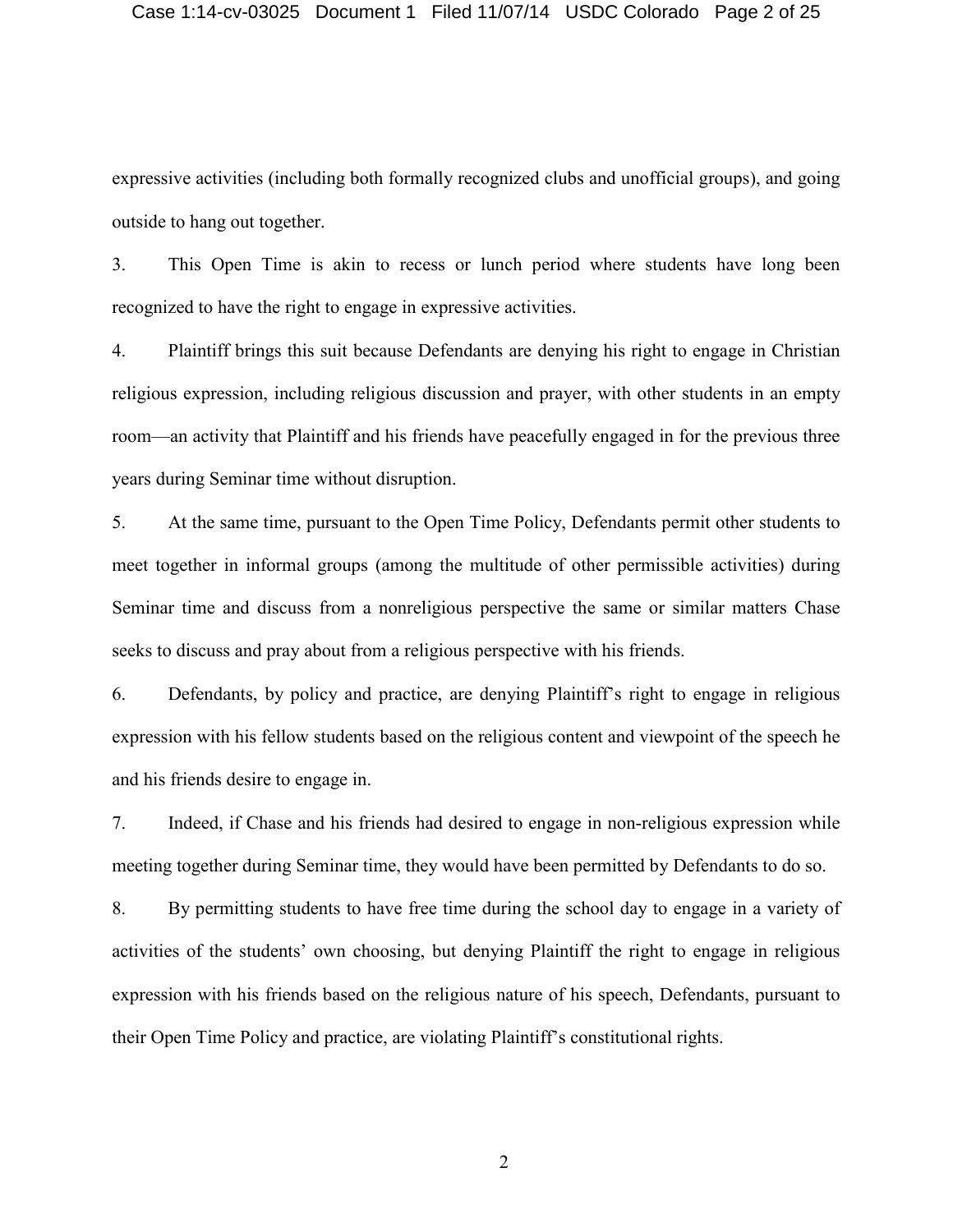#### **II. JURISDICTION AND VENUE**

9. This action arises under the United States Constitution, particularly the First and Fourteenth Amendments; and under federal law, particularly 28 U.S.C. § 2201, 42 U.S.C. §§ 1983 and 1988.

10. This Court is vested with original jurisdiction over these federal claims by operation of 28 U.S.C. §§ 1331 and 1343.

11. This Court is vested with authority to grant the requested declaratory judgment by operation of 28 U.S.C. §§ 2201 and 2202, and pursuant to Federal Rule of Civil Procedure 57.

12. This Court is authorized to issue the requested injunctive relief pursuant to 42 U.S.C. §1983 and Federal Rule of Civil Procedure 65.

13. This Court is authorized to award the requested nominal damages of one (1) dollar pursuant to 28 U.S.C. § 1343.

14. This Court is authorized to award attorneys' fees pursuant to 42 U.S.C. § 1988.

15. Venue is proper in the United States District Court for the District of Colorado under 28 U.S.C. § 1391(b), in that the events giving rise to the claim occurred within the district.

# **III. IDENTIFICATION OF PLAINTIFF**

16. Plaintiff Chase Windebank is a resident of Colorado Springs, Colorado, and is a senior at Pine Creek High School ("PCHS").

17. Chase is a professing Christian.

18. Pursuant to his sincerely held religious beliefs, Chase desires to continue, as he has for three years, to engage in religious expression during the Seminar time of the school day by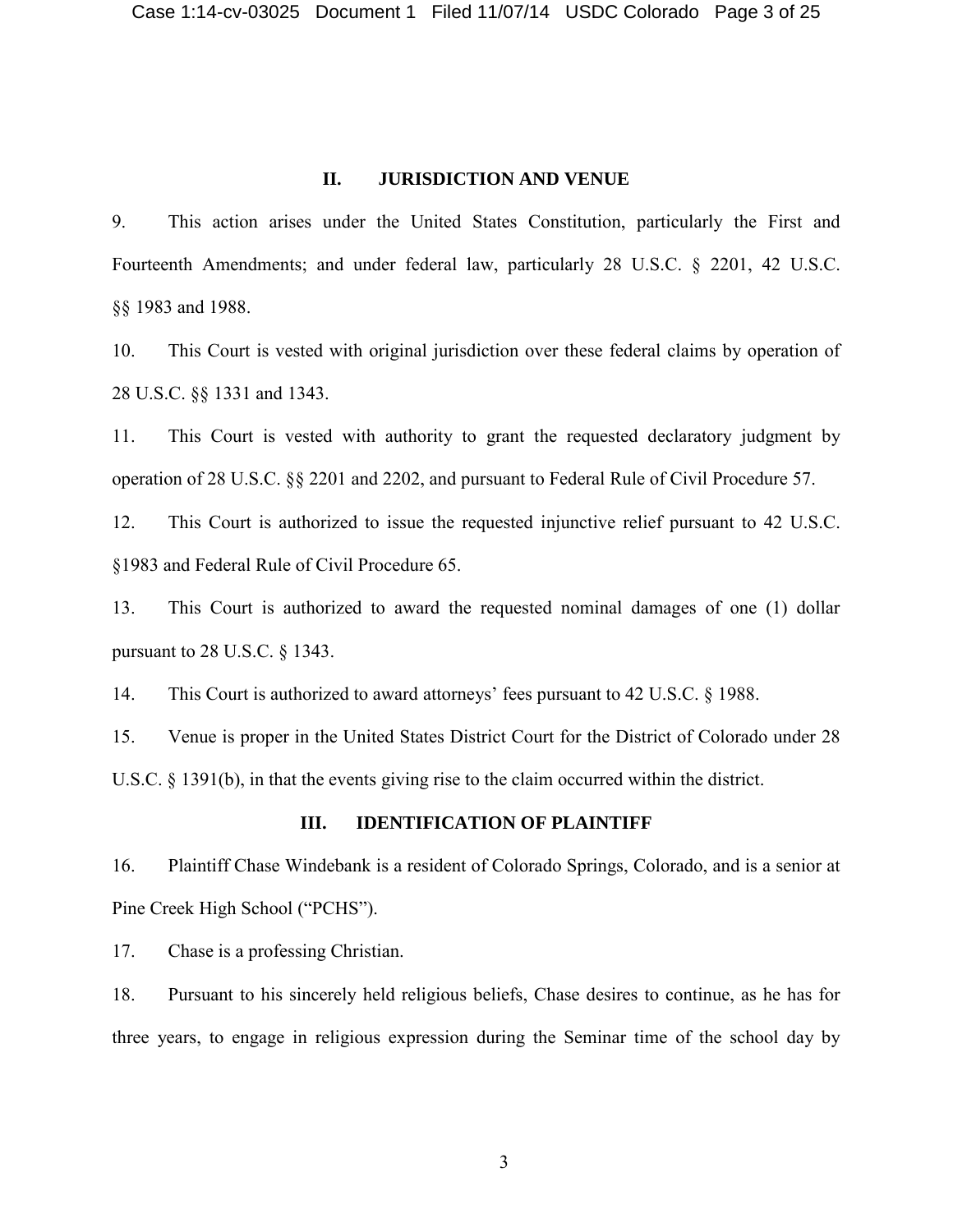meeting together with his friends and classmates in an unused room to sing, pray, and discuss matters that are important to them, all from a Christian religious perspective.

19. Chase has been meeting with his fellow students to engage in religious speech during the Seminar time for three years, since he was a freshman.

### **IV. IDENTIFICATION OF DEFENDANTS**

20. Defendant Academy School District No. 20, Colorado Springs, Colorado (the "District") is a body politic and corporate that may sue and be sued.

21. The District is organized under the laws of the State of Colorado.

22. The District is charged with the administration and operation of PCHS.

23. The District is charged with overseeing the operation of PCHS and the enactment and enforcement of District policies, both formal and unwritten, including those related to the freedom of students to assemble during school hours to meet and discuss matters of concern to them.

24. The District is responsible for the unwritten Open Time Policy challenged herein, and for denying Chase, pursuant to this unwritten Open Time Policy, his right to assemble and meet with other students to pray about and discuss matters of importance to them from a religious perspective.

25. The District is likewise responsible for the implementation and application of the Open Time Policy by the Principal and the Assistant Principal.

26. Defendant Kolette Back is the Principal of PCHS, and is responsible for its administration, including the enforcement of the District's Open Time Policy and practice related to the freedom of students to engage in a multitude of activities during Seminar time. Defendant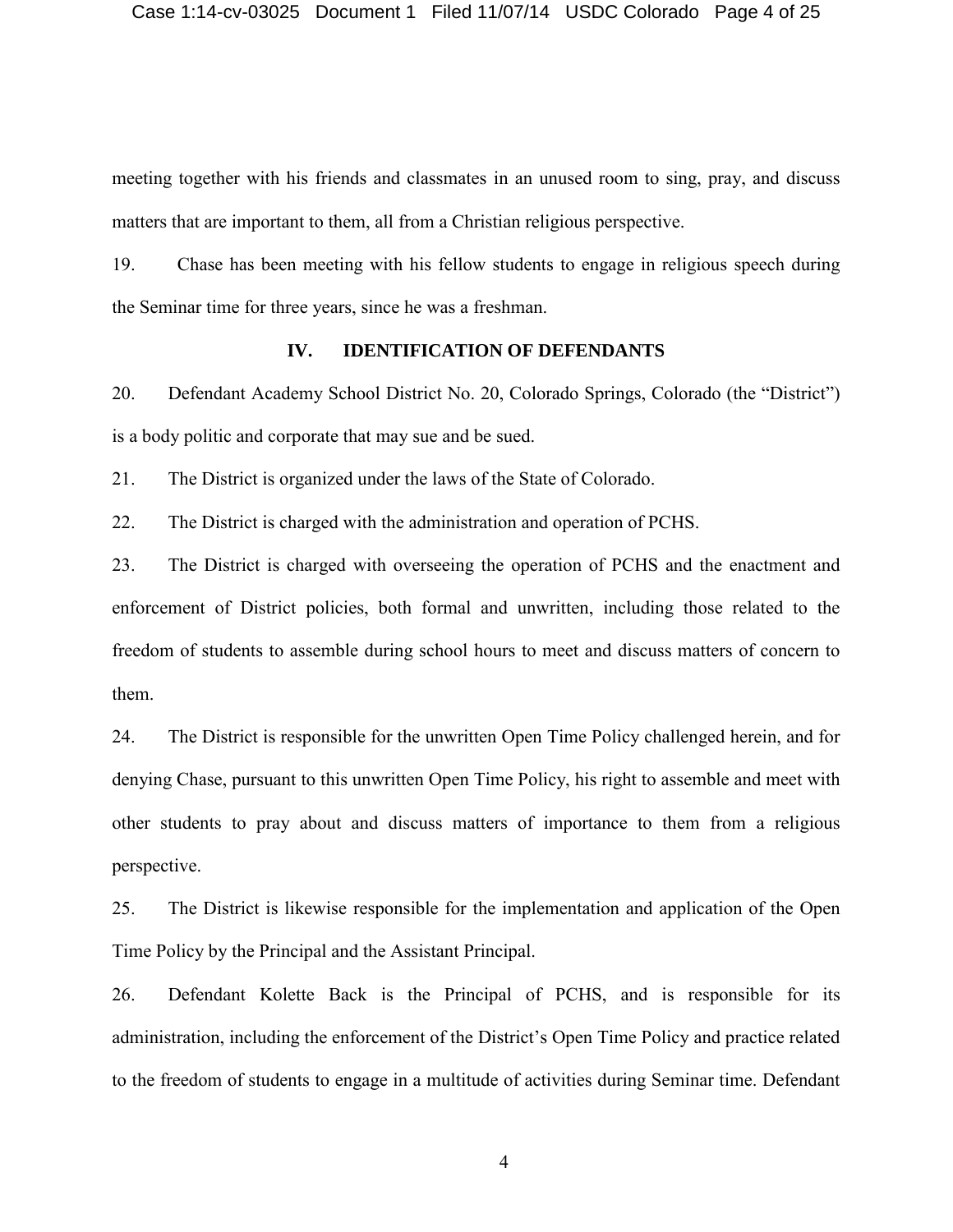Back is also responsible for the policy denying Chase his right to engage in religious expression by meeting with other students to pray about and discuss matters important to them from a religious perspective, as well as for the denial itself.

27. Defendant Back is sued in her official capacity as Principal of PCHS.

28. Defendant James Lucas is the Assistant Principal of PCHS, and is also responsible for its administration, including the enforcement of the District's Open Time Policy related to the freedom of students to engage in a multitude of activities during Seminar time. Defendant Lucas is responsible for the Open Time Policy denying Chase his right to engage in religious expression by meeting with other students to pray about and discuss matters important to them from a religious perspective, as well as for the denial itself.

29. Pursuant to the Open Time Policy and practice, Defendant Lucas told Chase that he had to stop meeting with other students for Christian religious expression because of the "separation of church and state."

30. Defendant Lucas is sued in his official capacity as Assistant Principal of PCHS.

31. Pursuant to the District's Open Time Policy and practice, Defendants Back and Lucas are denying Chase his right to engage in religious expression by meeting with like-minded students during the Seminar time to pray about and discuss matters that are important to them.

32. The District acquiesces in, sanctions, and supports the actions of Defendants Back and Lucas in the enforcement of the District's Open Time Policy against Chase.

# **V. STATEMENT OF FACTS**

### *The District's Free Time Policy and Practice*

33. PCHS has established a period each day called "Seminar."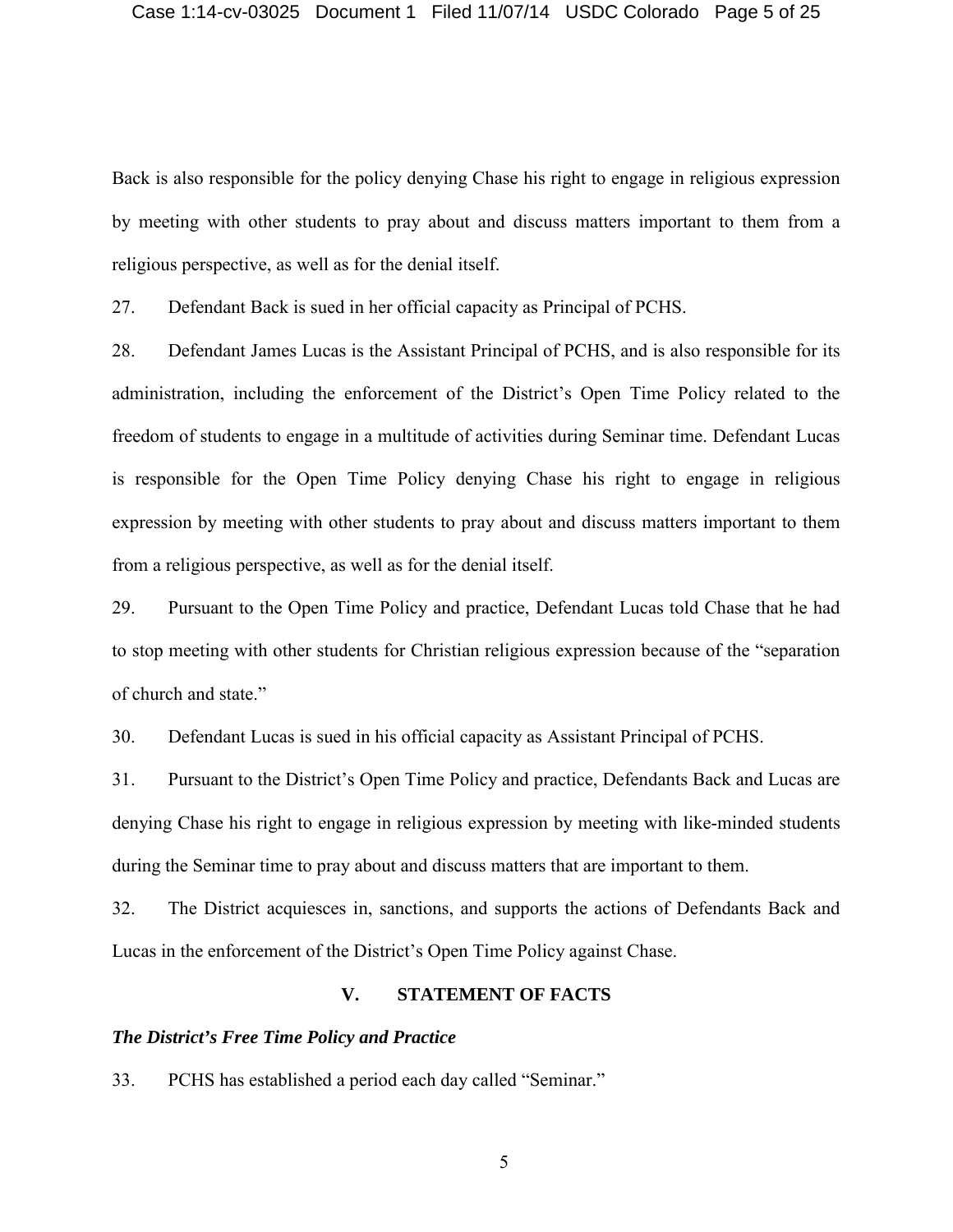34. Seminar occurs after the first regularly scheduled period and lasts approximately forty minutes. For example, during the 2014-2015 school year, Seminar is scheduled between 9:19 – 9:59 a.m.

35. According to the PCHS Student Handbook:

Seminar is an opportunity to develop a sense of community; to build lines of communication; to provide community and school services; and to have focused academic time. In addition, students will often have time to access the resources available to them at Pine Creek. These include peer tutors, teachers, counselors, administrators and the library. Club meetings may be scheduled during this time.

*Available at* http://www.asd20.org/Schools/pchs/Documents/Important%20Documents/

PCHS%20Student%20Handbook%2014-15.pdf.

36. Pursuant to the District's Open Time Policy and practice, students who do not have a grade of "D" or "F" are allowed to leave their assigned Seminar room after approximately the first 15 minutes of Seminar on Fridays; on Mondays and Wednesdays all students are permitted to leave.

37. Students that are excused from Seminar are permitted to engage in a virtually unlimited

variety of activities. For example, students are allowed to:

- a. hang out with other students in the halls, lunchroom and other areas of the high school building;
- b. find a quiet place to read a book, send text messages to their friends, or play on their phone;
- c. visit the bathrooms or get a snack;
- d. visit a teacher to obtain make-up work or to receive extra help on a difficult assignment;
- e. schedule official meetings of school clubs; and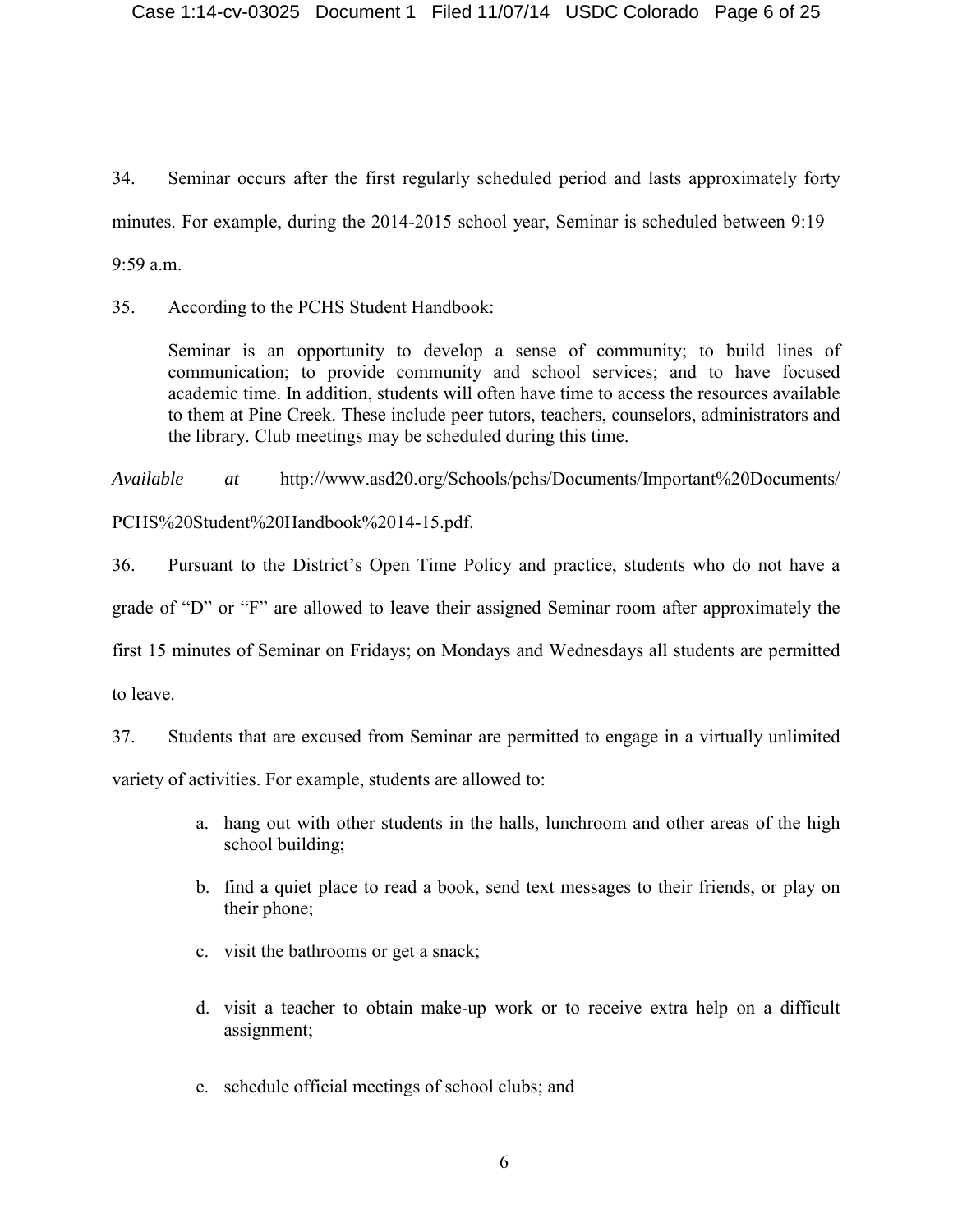f. go outside to hang out.

38. Thus, during this free time, students are afforded the same type of freedom that is often found during recess or lunch, when students have long been recognized to have the right to engage in nondisruptive expressive activities.

39. Indeed, the District itself describes both Seminar and lunch as "open time."

40. In the Student Handbook, when discussing the "School Safety Plans," the District explains that "if the fire alarm goes off during an 'open' time (Seminar or lunch), students should go out the nearest available exit…." It likewise explains that "if the code [for a Lockdown Drill] is announced during an 'open' time (Seminar or lunch), students should move to the closest classroom, locker room or gym."

41. By describing Seminar as "open time" and recognizing that many students are not in classrooms (thus, the instruction to find the nearest exit or classroom), the District acknowledges the freedom afforded students during Seminar under the District's Open Time Policy.

42. The Student Handbook states: "Students are expected to remain in class during the seven instructional periods scheduled. Trips to the office, the phones, the bathrooms, etc. should be planned for passing periods, Seminar, and/or lunchtime."

43. Thus, Seminar time is recognized as an "open time" or "free time" during which students have the liberty to go anywhere on campus and engage in activities that are not permitted during the regular "instructional periods."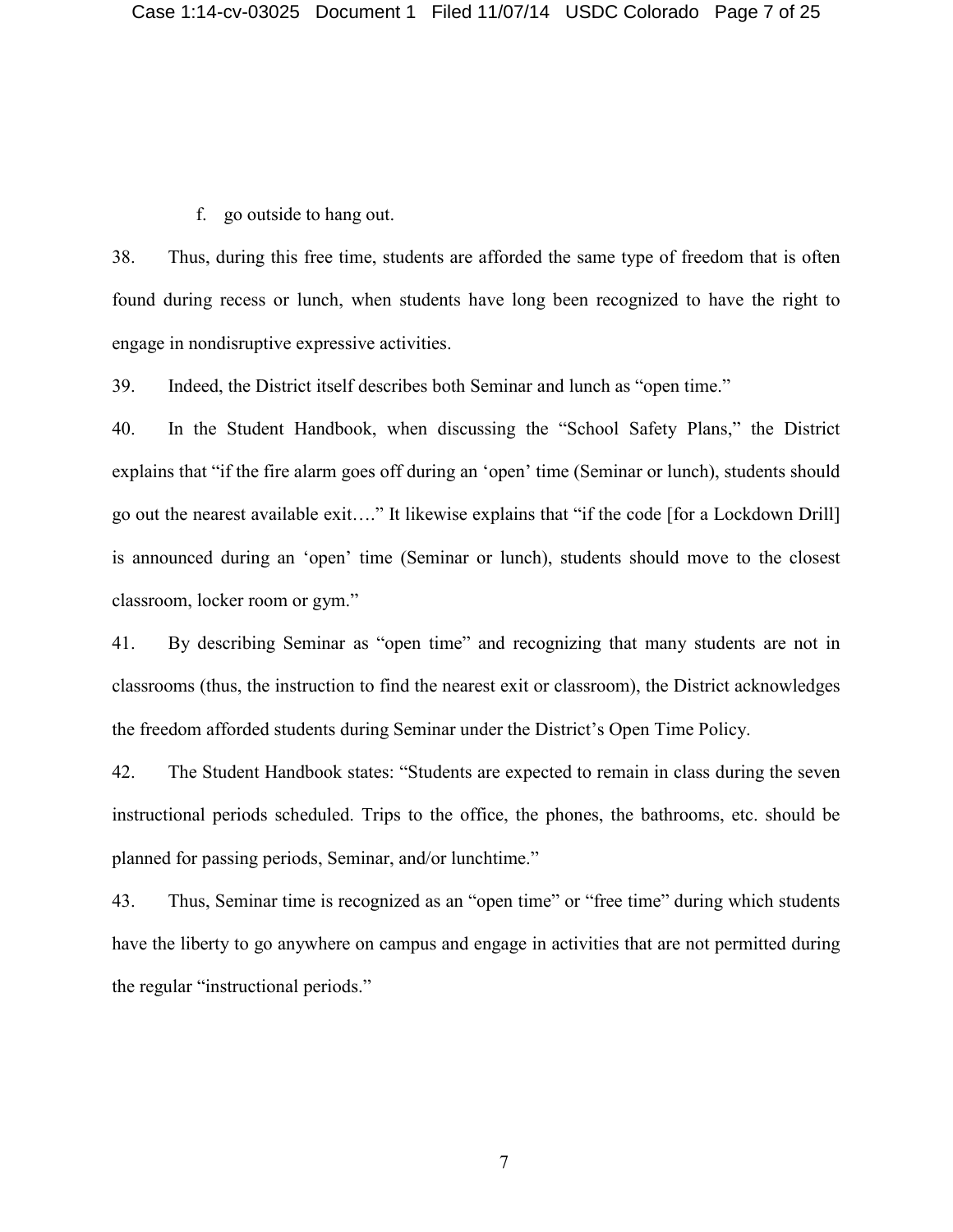44. The Student Handbook also lists several consequences for students who have excess tardies. Among the consequences are "Seminar detention, lunch detention, and after school detention."

45. Again, the District equates the freedom given students in Seminar with other traditionally recognized free time given to students during lunch and even after school. If Seminar time was not free time, then detention would not serve as a deterrent.

46. During the open time given to students during Seminar, students are free to meet in informal groups to discuss any topic: their plans for the weekend, a new movie or television show, or even the usual school gossip that circulates among teenagers.

47. The District does not limit the students' speech and expression during this open time, unless they engage in religious expression.

# *Plaintiff's Small Group*

48. Beginning three years ago during his freshman year at PCHS, Chase was allowed to leave Seminar to participate in open time on Fridays because he consistently maintained the requisite GPA.

49. Rather than simply hanging out with his friends in the cafeteria or other open spaces where many of the other students freely congregate during open time, Chase and several of his friends decided to use this free time to meet together in a quiet area to sing Christian religious songs, pray, and to discuss issues of the day from a religious perspective.

50. Chase and his friends regularly met to engage in this private religious expression on Fridays, and Mondays as well, during the open time of Seminar in an unoccupied choir room with the permission of the choir teacher.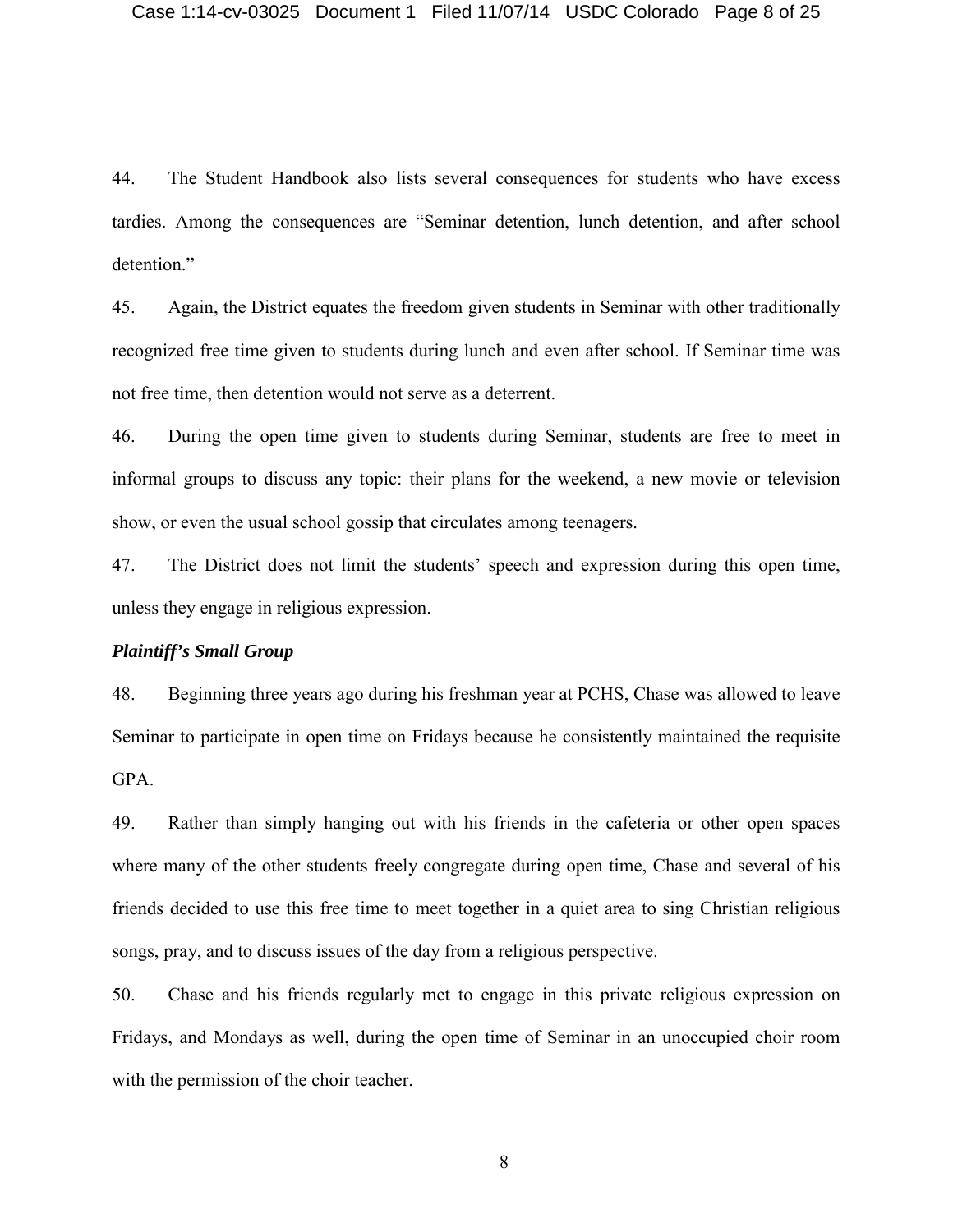51. The informal religious gatherings Chase and the other students conducted in the choir room were not sponsored by the District, but were initiated and conducted solely by the students.

52. Throughout his freshman, sophomore, and junior years at PCHS, Chase and many of his classmates consistently met together, week after week, to sing, pray, and discuss issues of the day from a religious perspective.

53. At no time during the three years that these student-initiated, student-led religious activities took place did school officials try to stop the students or express any concerns that they were incompatible with Seminar time.

54. In fact, the religious expression of Chase and his classmates helped "to develop a sense of community" among the students, one of the express goals of Seminar time.

55. Furthermore, at no time during these three years did this religious speech and activity create a disruption with school programs. Indeed, there has never been even an allegation that Chase's activities disrupted or interfered with instructional activities.

### *Defendants' Enforcement of the Open Time Policy Against Plaintiff's Religious Expression*

56. The 2014-2015 school year began on August 18, 2014.

57. Once again, Chase has maintained a GPA that meets the qualification for being entitled to leave Seminar on Fridays to enjoy the freedom of open time.

58. As Chase and other students have done for the past three years, they resumed meeting together to sing, pray, and discuss issues of the day from a religious perspective during the open time of the Seminar period.

59. On Monday, September 29, 2014, Assistant Principal James Lucas called Chase to a meeting.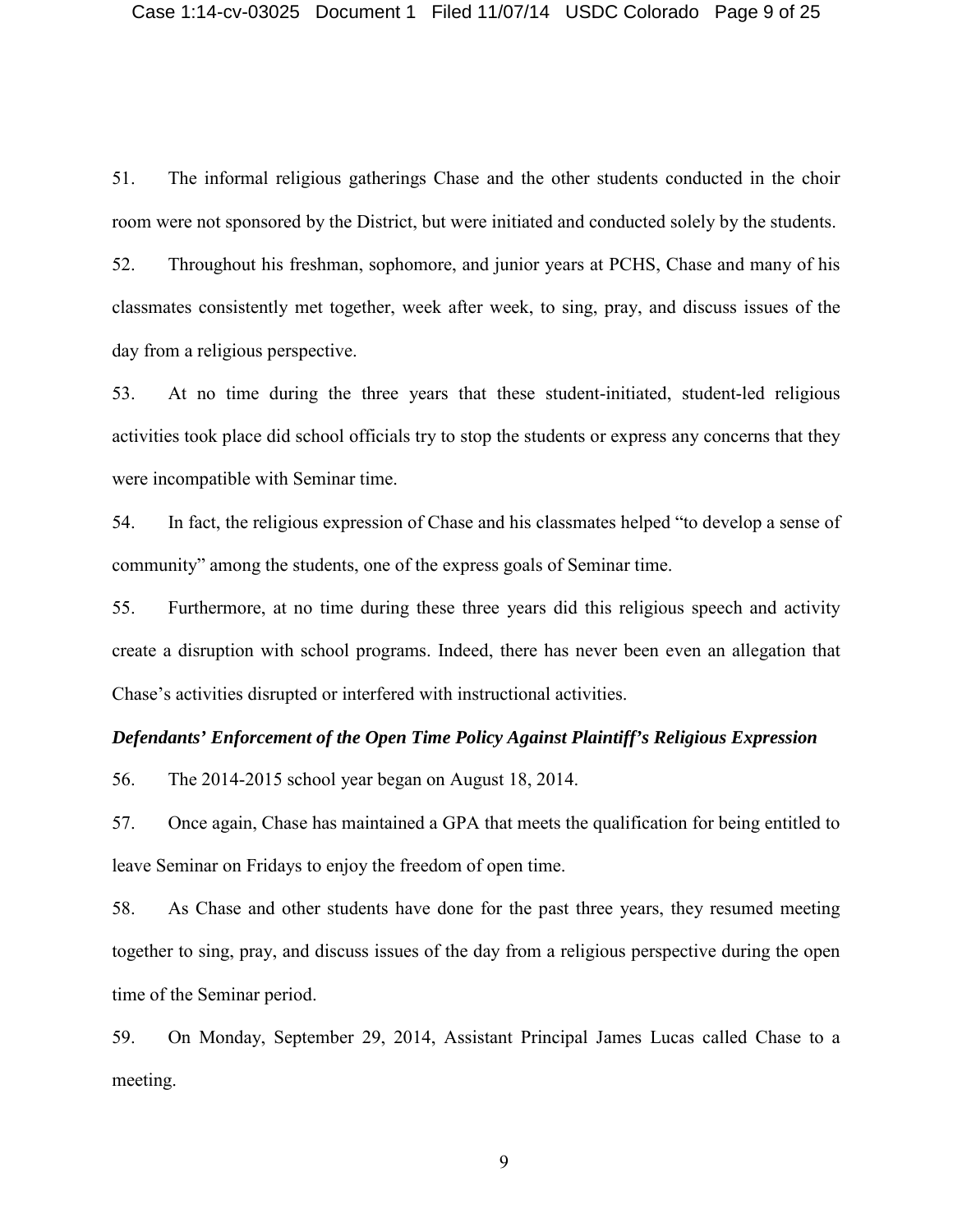60. Assistant Principal Lucas told Chase that his religious speech during the open time of Seminar period would have to stop because of "separation of church and state."

61. He told Chase that because of the religious content of students' speech, they would have to meet before school or after the school day ended.

62. But no other students were subjected to such limitations on their private expression during the open time of Seminar period. They remain free to engage in a nearly unlimited assortment of activities, and to discuss an unlimited number of topics, during open time.

63. In response to this decision by Defendants and hoping for an amicable resolution to the imminent and ongoing threat to his constitutional rights, Chase asked his counsel to send a letter to Defendants.

64. On October 7, 2014, Plaintiff's counsel sent a letter to Defendants explaining that their decision to ban Chase's religious expression "violates the First Amendment to the United States Constitution, which requires schools to permit student speech so long as it is not materially and substantially disruptive."

65. The following day, Principal Back and Assistant Lucas called Chase into a meeting and reaffirmed that his religious speech could not take place during the open time of Seminar period.

66. Defendants Back and Lucas stated that because of the "separation of church and state" and because they regarded the Seminar period as "instructional time," they were banning students' discussion of issues of the day from a religious perspective during the open time of Seminar period.

67. The next day, October 9, 2014, Patricia P. Richardson, Defendants' Director for Legal Relations, formally responded to the letter from Plaintiff's counsel on behalf of Defendants.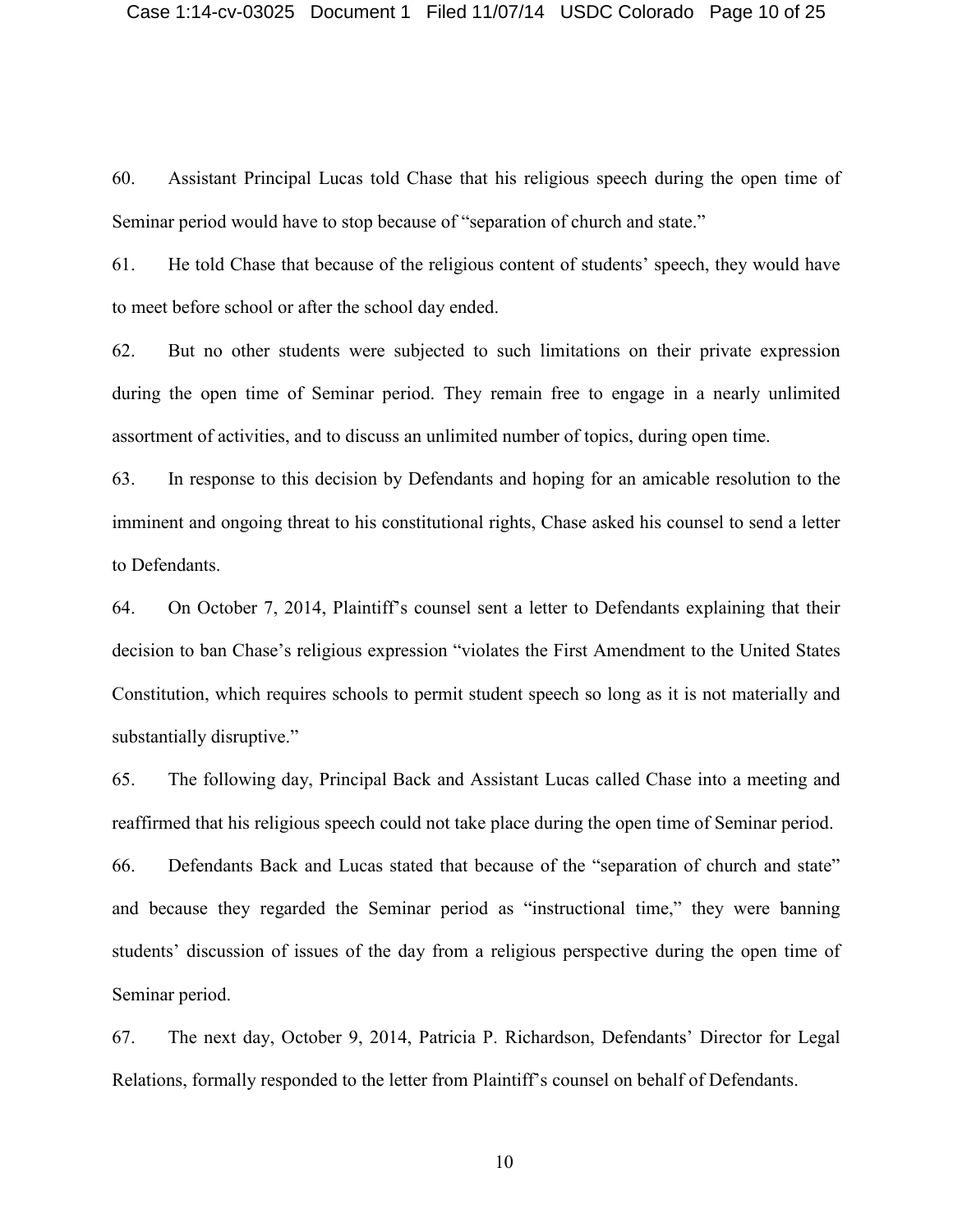68. The letter affirmed that Chase could only engage in religious expression with his fellow classmates "before 7:45 a.m. when classes begin, and after 2:45 p.m., when classes end for the day."

69. As a result of this final decision from Defendants, Chase and his classmates are forever barred from engaging in singing, prayer, and discussion of issues of the day from a religious perspective during the open time of Seminar period.

70. The number of students joining together with Chase to engage in religious speech has dropped significantly due to the before-or-after-school requirement imposed by Defendants.

71. For example, on Monday, September 29, 2014 before the District's ban on religious expression during open time of Seminar period was announced, approximately 90 students met to engage in religious expression.

72. On Friday, October 3, 2014 Chase and the other students met during the open time of Seminar period in the choir room, but they did not pray because of the District's new Open Time Policy. Chase announced the District's new Open Time Policy banning student religious expression during the open time of Seminar period, and told the students that they would not pray in order to honor the District's new Open Time Policy, which school officials were reassessing in light of Plaintiff's appeal to them to reinstate the former policy that allowed religious speech during seminar time.

73. In the subsequent weeks, and in compliance with the ban against religious expression during open time, Chase and the other students have met before school to pray. But because of the burden and difficultly of arriving to school early, the numbers have dwindled significantly from the approximately 90 students who normally met together for religious expression.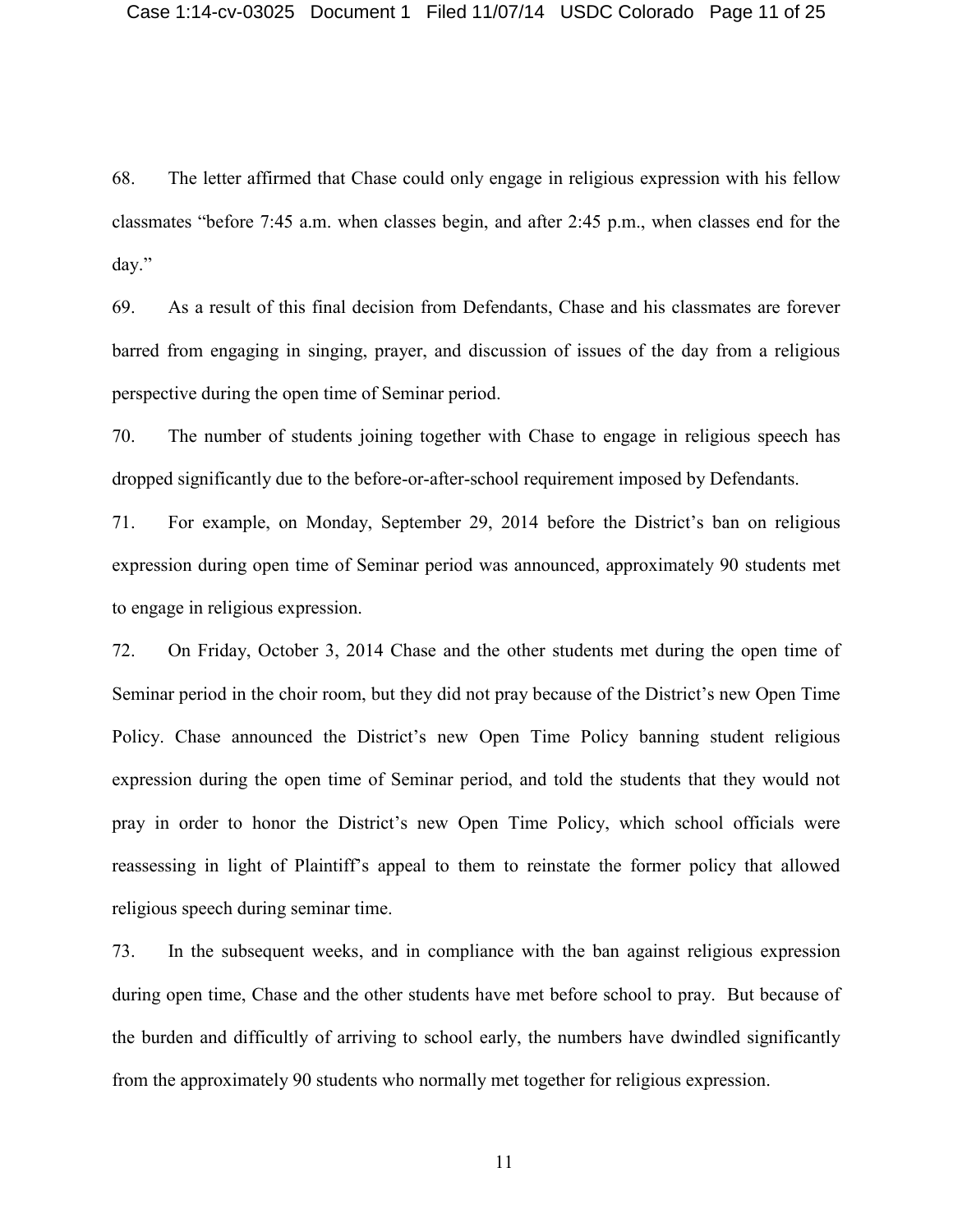74. On Monday, October 13, 2014 only 20 students attended. The following week, on October 17, 2014 approximately 15-20 students joined Chase. At the meeting before school on Monday, October 20, 2014 only 12 students joined together in this form of religious speech.

75. Students find it significantly more difficult to meet before or after school than during the open time of the Seminar period. They must come earlier to school in order to meet, unlike all other students who are allowed to hang out, meet, and engage in non-religious speech and other activities during the open time of the Seminar period.

76. Because they are involved in other extracurricular activities, such as sports, or they work at jobs, it is even more difficult for many students to attend meetings after school.

77. Other students who choose to discuss non-religious topics or engage in other nonreligious activities during the open time do not have these conflicts because the District allows them to engage in secular speech of interest to them during seminar time.

78. Indeed, Defendants even allowed Chase and the other students to meet the week following the imposition of the ban against religious speech in the same room and at the same time provided that they did not engage in religious expression.

79. But Defendants discriminate against Chase and other students who wish to, but are forbidden from, engaging in religious singing, prayer, and discussion of issues of the day from a religious perspective during the open time of the Seminar period because of the religious content of their expression and the religious viewpoints they express.

80. Chase desires to assemble with his friends to engage in the religious expression described above as soon as possible, without fear of suspension or other school discipline, and without fear that Defendants will continue to censor his religious speech.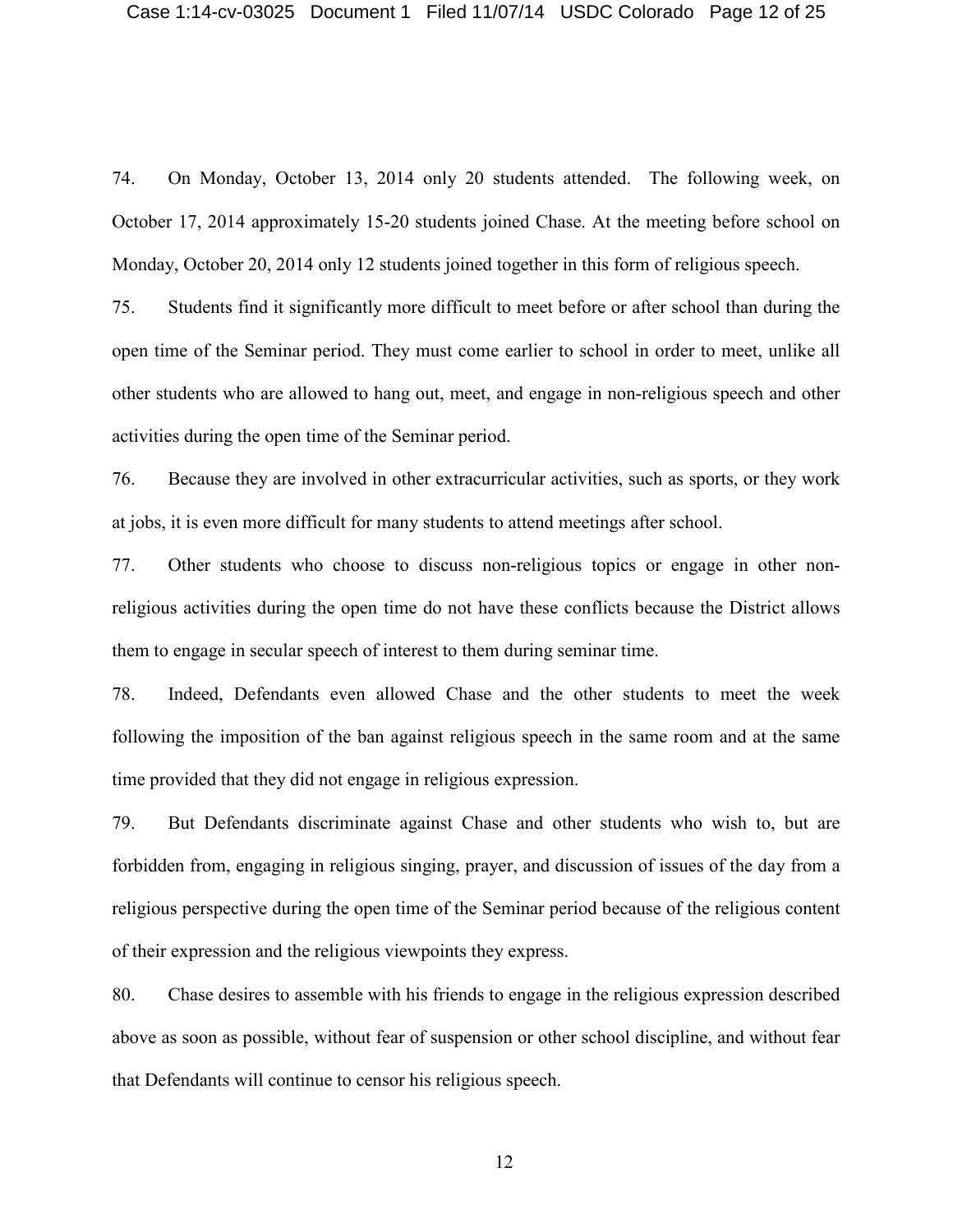#### **VI. ALLEGATIONS OF LAW**

81. All of the acts of Defendants, their officers, agents, employees, and servants were executed and are continuing to be executed by Defendants under the color and pretense of the policy, statutes, ordinances, regulations, customs, and usages of the State of Colorado.

82. Plaintiff is suffering irreparable harm from the conduct of Defendants.

83. Plaintiff has no adequate or speedy remedy at law to correct or redress the deprivation of his rights by Defendants.

84. Unless the conduct of Defendants is enjoined, Plaintiff will continue to suffer irreparable injury.

### **VII. CAUSES OF ACTION**

#### **First Cause of Action: Violation of the Free Speech Clause of the First Amendment**

85. Plaintiff realleges all matters set forth in paragraphs 1 through 84 and incorporates them herein.

86. The First Amendment's Freedom of Speech Clause, incorporated and made applicable to the states by the Fourteenth Amendment to the United States Constitution, prohibits censorship of private religious expression.

87. Defendants' Open Time Policy and practice permit all students to have "open time" during the Seminar period on Mondays and Wednesdays, and those students who meet certain academic qualifications to have "open time" during the Seminar period on Fridays.

88. Pursuant to the Open Time Policy, students are permitted to engage in a multitude of activities during open time, including meeting together with other students to express themselves on any matter of interest to them.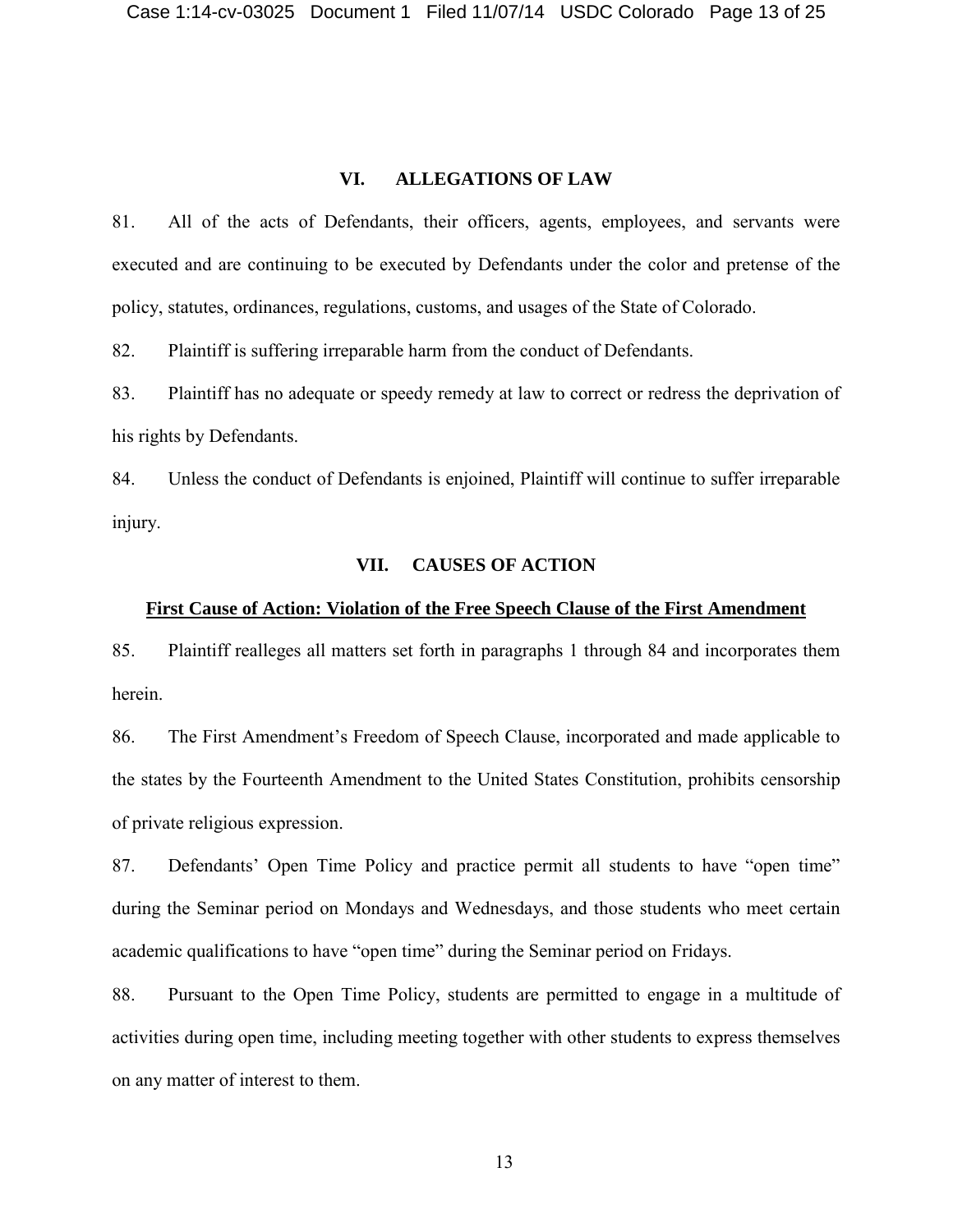89. Defendants' Open Time Policy and practice prohibit Chase and his friends from engaging in expression based on the religious content and viewpoint of the expression in which they desire to engage.

90. Chase's religious expression and that of his friends does not materially and substantially interfere with the orderly conduct of educational activity within PCHS.

91. This unequal treatment of Chase and his friends based on the religious nature of their private expression is a content-based restriction in an otherwise open forum for student expression.

92. This censorship of Chase's religious speech—while permitting similar, but nonreligious, private speech from other students regarding the same and similar subject matters—also constitutes viewpoint discrimination, which is unconstitutional in any type of forum.

93. Defendants' Open Time Policy and practice additionally impose an unconstitutional prior restraint because they vest District officials, including Defendants Back and Lucas, with unbridled discretion to permit or refuse protected religious expression by students.

94. Defendants' Open Time Policy and practice give unbridled discretion to District officials to decide what forms of expression students are permitted to engage in during open time of Seminar period and to ban any other expression—including the religious singing, prayer, and discussion of religious topics—at the whim of the officials.

95. Defendants' Open Time Policy and practice are additionally overbroad because they sweep within their ambit protected First Amendment expression.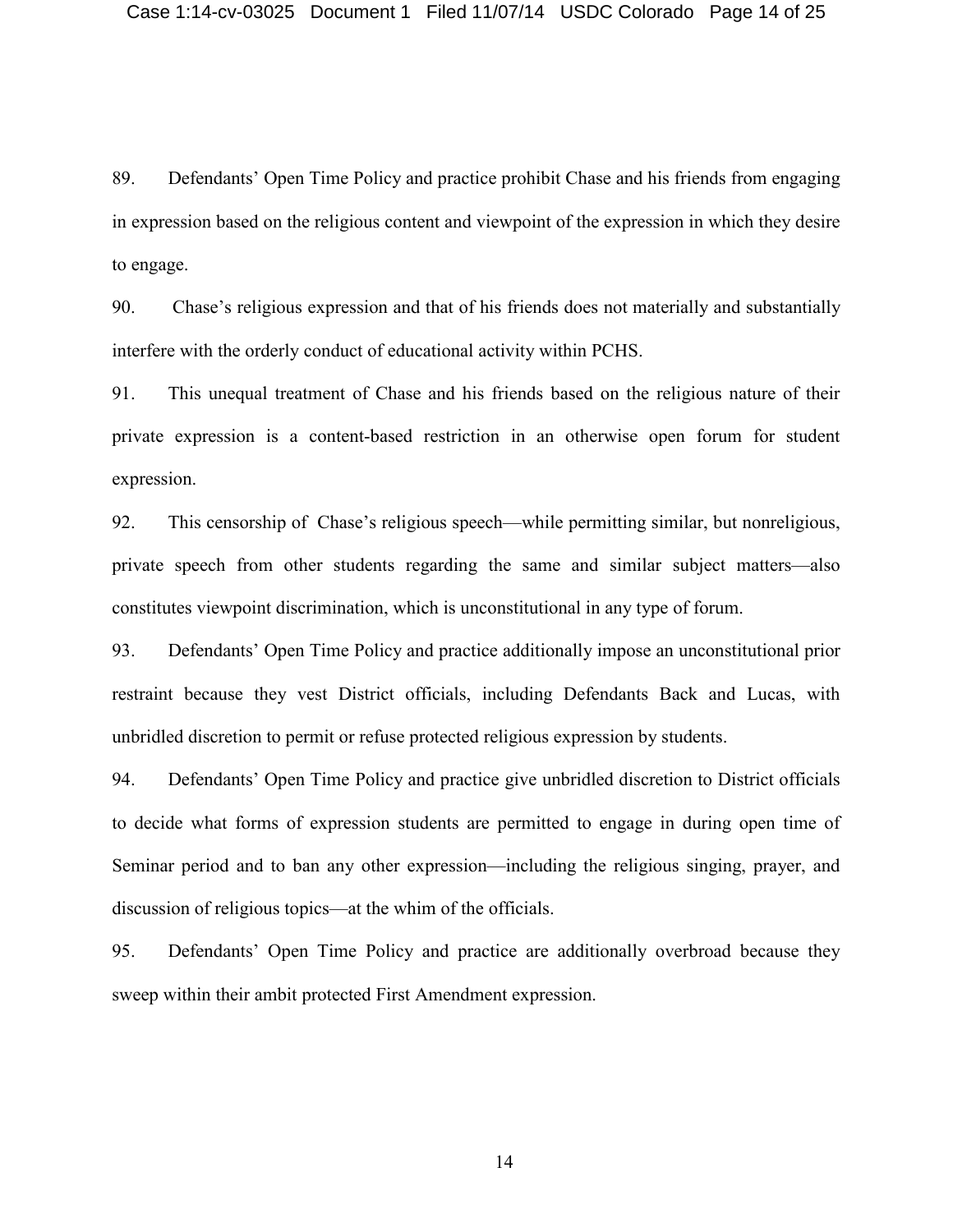96. The overbreadth of Defendants' Open Time Policy and practice chills the speech of Plaintiff and third party students who seek to engage in private religious expression during the open time of Seminar period.

97. Defendants' Open Time Policy and practice chill, deter, and restrict Chase from freely expressing his religious views through meeting together with likeminded students to sing, pray, and discuss issues of the day from a religious perspective during open time.

98. Defendants' Open Time Policy and practice, as interpreted and applied by Defendants Back and Lucus to prohibit religious speech, are not the least restrictive means necessary to serve any compelling interest which Defendants seek thereby to secure.

99. Defendants' Open Time Policy and practice are not reasonably related to any legitimate pedagogical concerns.

100. Censoring students' religious speech *per se* is not and cannot be a legitimate pedagogical concern.

101. Defendants' Open Time Policy and practice accordingly violate Chase's right to Free Speech under the First Amendment to the United States Constitution, as incorporated and applied to Defendants under the Fourteenth Amendment.

WHEREFORE, Plaintiff respectfully prays that the Court grant the equitable and legal relief set forth hereinafter in the Prayer for Relief.

#### **Second Cause of Action: Violation of Right to Free Association under the First Amendment**

102. Plaintiff realleges all matters set forth in paragraphs 1 through 84 and incorporates them herein.

103. The First Amendment recognizes and protects the right to freedom of association.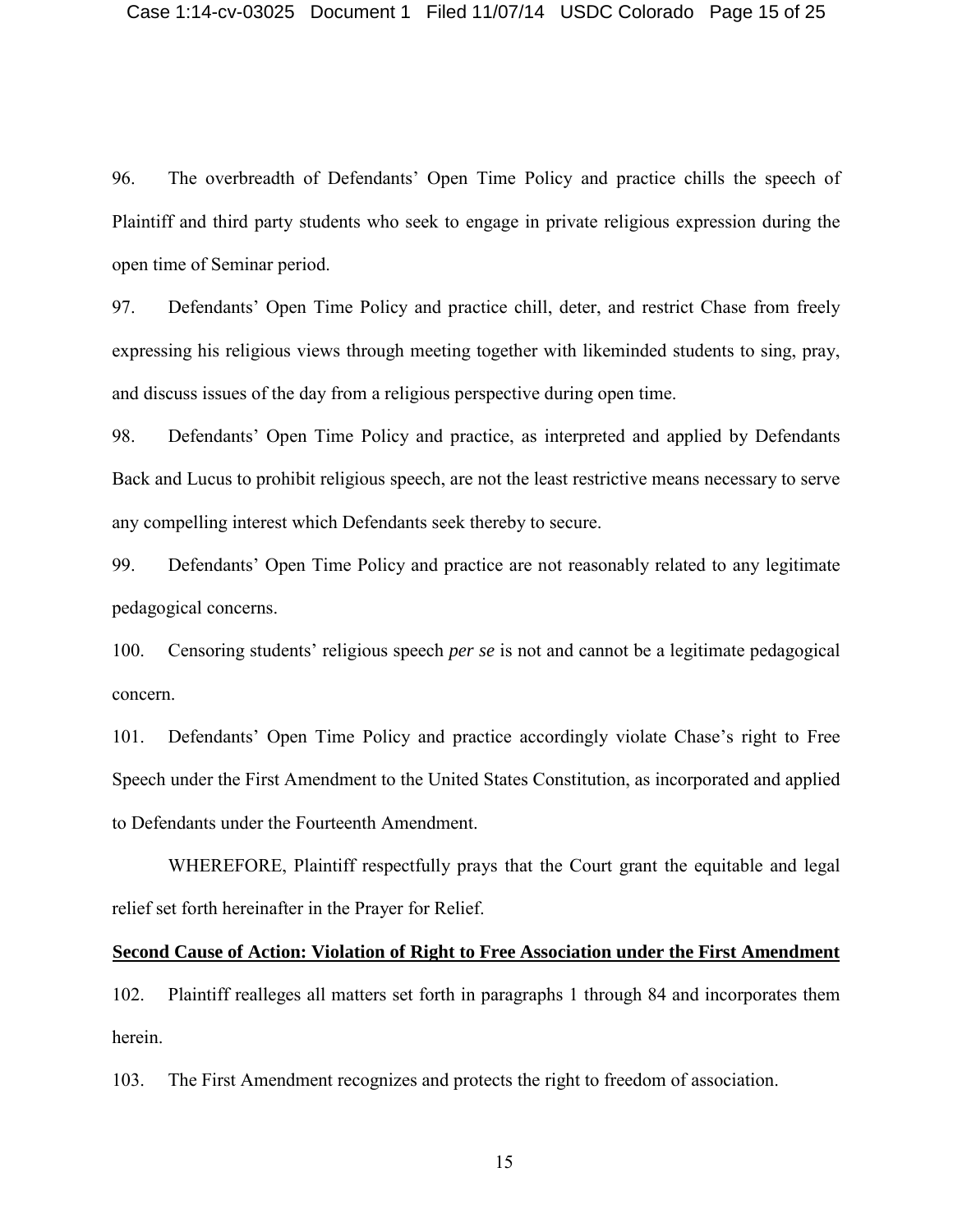104. Chase's group of like-minded Christian students is an expressive association that desires to engage in religious expression and activities at PCHS.

105. Defendants violate Chase's right to freedom of association by denying his group the right to use school rooms and facilities to assemble and engage in religious expression—a right the District extends to other groups of students so long as they meet to discuss matters from a nonreligious point of view, or express themselves using no religious content.

106. Defendants' Open Time Policy and practice chill, deter, and restrict Chase and his group of Christian friends from meeting together to discuss issues from a religious perspective.

107. Defendant's Open Time Policy and practice of completely banning religious speech during the open time of Seminar period is not the least restrictive means of serving any compelling interest which Defendants seek to secure.

108. Defendants' policy and practice of prohibiting Chase and his group of friends from joining together in religious expression based on the religious nature of their speech violates Chase's right to freedom of association as guaranteed by the First Amendment to the United States Constitution, as incorporated and applied to Defendants under the Fourteenth Amendment.

WHEREFORE, Plaintiff respectfully prays that the Court grant the equitable and legal relief set forth hereinafter in the Prayer for Relief.

#### **Third Cause of Action: Violation of the Free Exercise Clause of the First Amendment**

109. Plaintiff realleges all matters set forth in paragraphs 1 through 84 and incorporates them herein.

110. Chase desires to engage in the expressive activities described above on the basis of his sincerely held religious beliefs.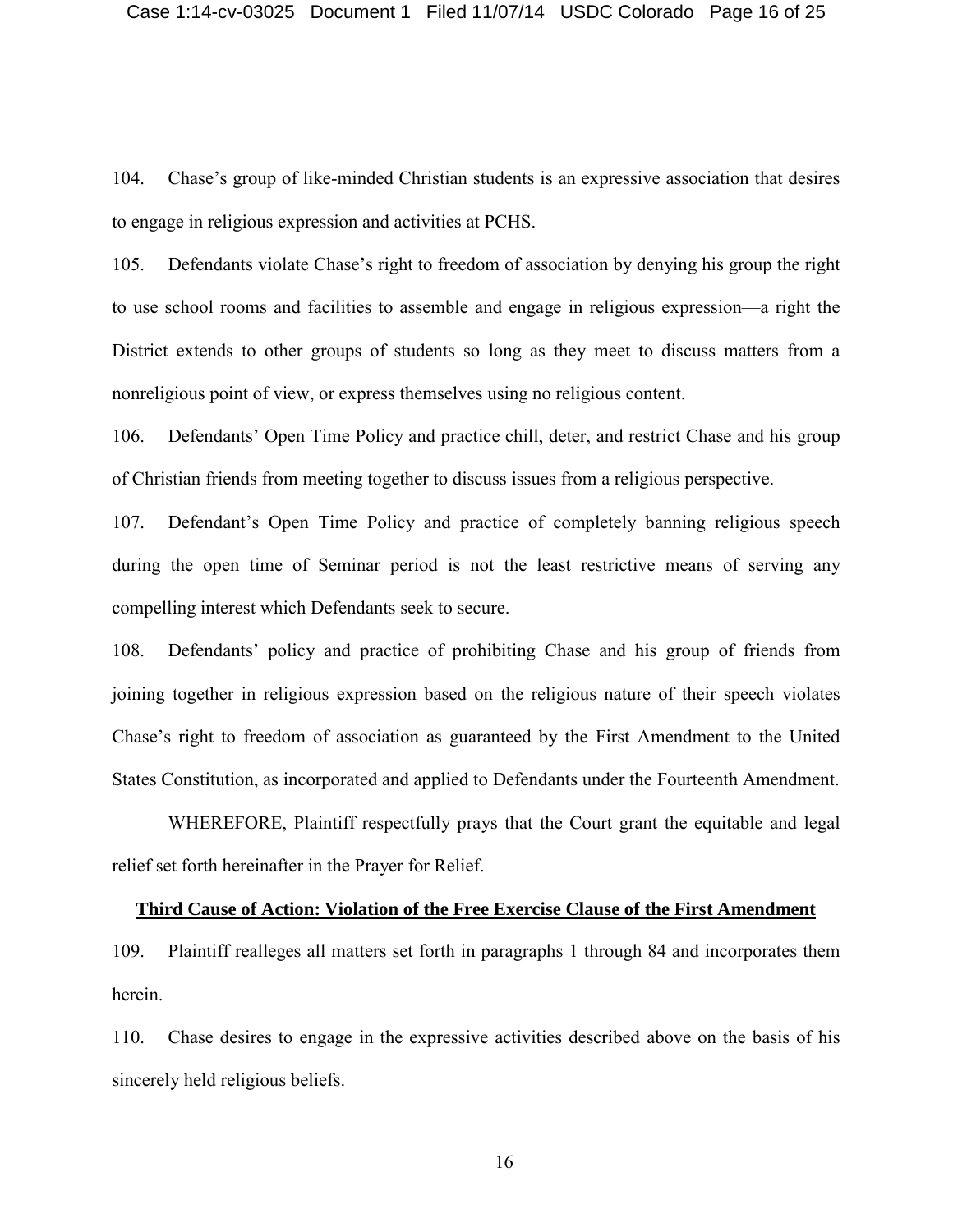111. Defendants' Open Time Policy and practice substantially burdens Chase's free exercise of religion by conditioning his right to speak and associate during the seminar period on the surrendering of his free exercise rights.

112. Defendants' Open Time Policy and practice are not neutral or generally applicable as they deny Chase and his friends the ability to join together in prayer and to discuss religious matters that are important to them, while at the same time providing other groups of students the ability to discuss matters from a nonreligious point of view.

113. Defendants' Open Time Policy and practice are not neutral because they target religious speech and permit District officials like Defendants Back and Lucas to arbitrarily decide what speech is permitted under the policy and practice and what speech is not.

114. Defendants' Open Time Policy and practice are likewise not generally applicable because they grant the District officials unbridled discretion, enforced via a policy of individualized assessment, to censor Chase's religious expression while permitting other students to engage in non-religious expression during open time.

115. Defendants' Open Time Policy and practice constitute the imposition of special disabilities on Chase due to his religion and his intent to engage in religious expression.

116. These special disabilities apply only to religious speech and exercise and to no other student speech.

117. Defendants' Open Time Policy and practice cannot be justified by a compelling governmental interest and are not narrowly tailored to advance any such interest.

118. Defendants' Open Time Policy and practice chills Plaintiff's freedom of religious exercise, which is a fundamental right guaranteed to Plaintiff by the First Amendment.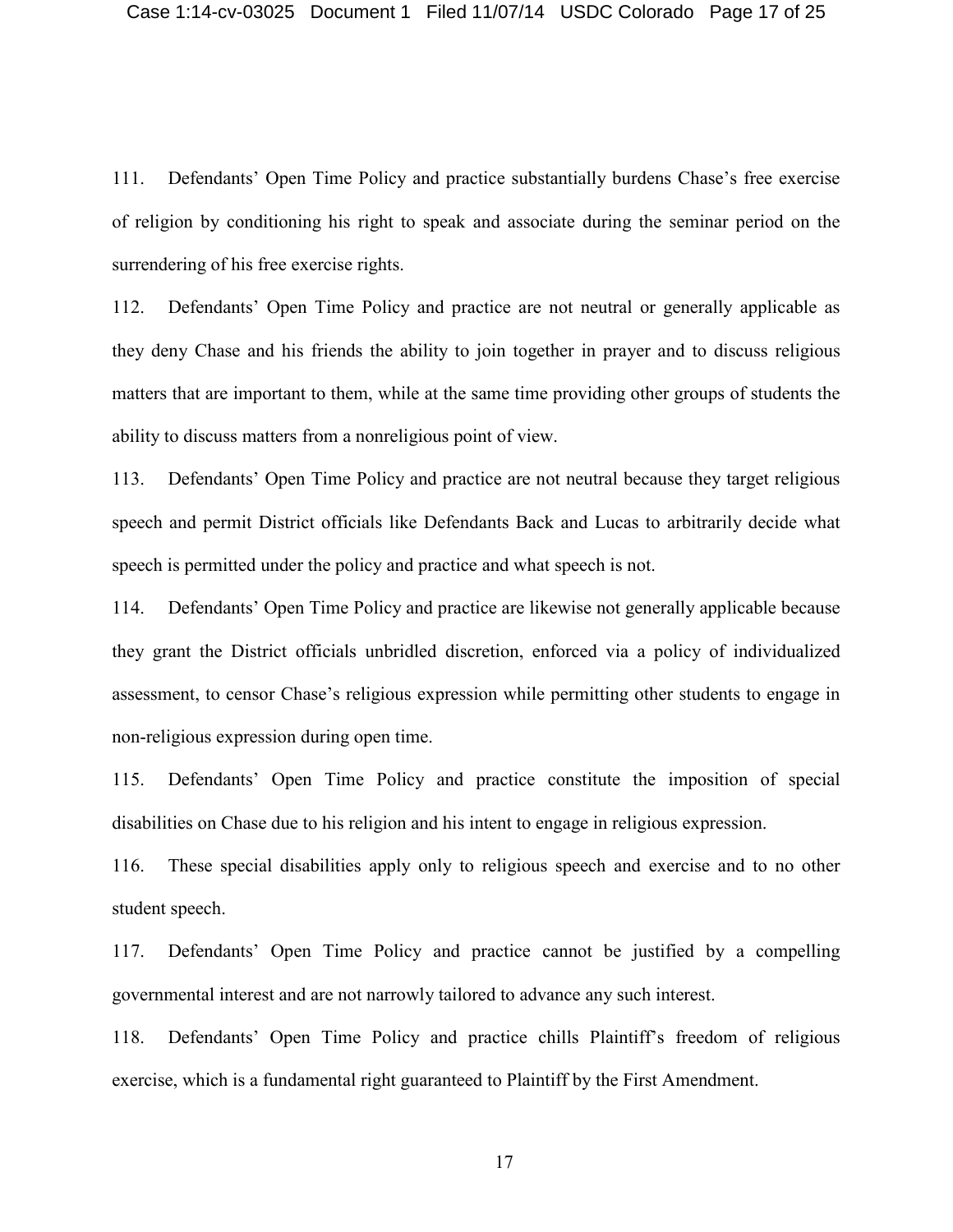119. Defendants' Open Time Policy and practice of prohibiting Chase and his group of friends from engaging in religious activities during the open time of Seminar period violates the Free Exercise Clause of the First Amendment to the United States Constitution, as incorporated and applied to Defendants under the Fourteenth Amendment.

WHEREFORE, Plaintiff respectfully prays that the Court grant the equitable and legal relief set forth hereinafter in the Prayer for Relief.

## **Fourth Cause Of Action: Violation of the Equal Protection Clause of the Fourteenth Amendment**

120. Plaintiff realleges all matters set forth in paragraphs 1 through 84 and incorporates them herein.

121. The Equal Protection Clause of the Fourteenth Amendment requires that the government treat similarly situated persons alike.

122. Pursuant to its Open Time Policy and practice, Defendants allow all students to leave their assigned Seminar room on Mondays and Wednesdays, and those students who meet certain academic qualifications to leave their Seminar room on Fridays, for open time, during which they are free to engage in a multitude of activities of their own choosing, including joining together to engage in expressive activities of interest to them.

123. But Defendants have denied Chase and his classmates the ability to join together in religious expression simply because of the religious content and viewpoints of their speech.

124. By discriminating against the religious content and viewpoint of Chase's and other likeminded students' speech, Defendants are treating Chase and his friends differently than other similarly situated public school students on the basis of their religion, a protected classification.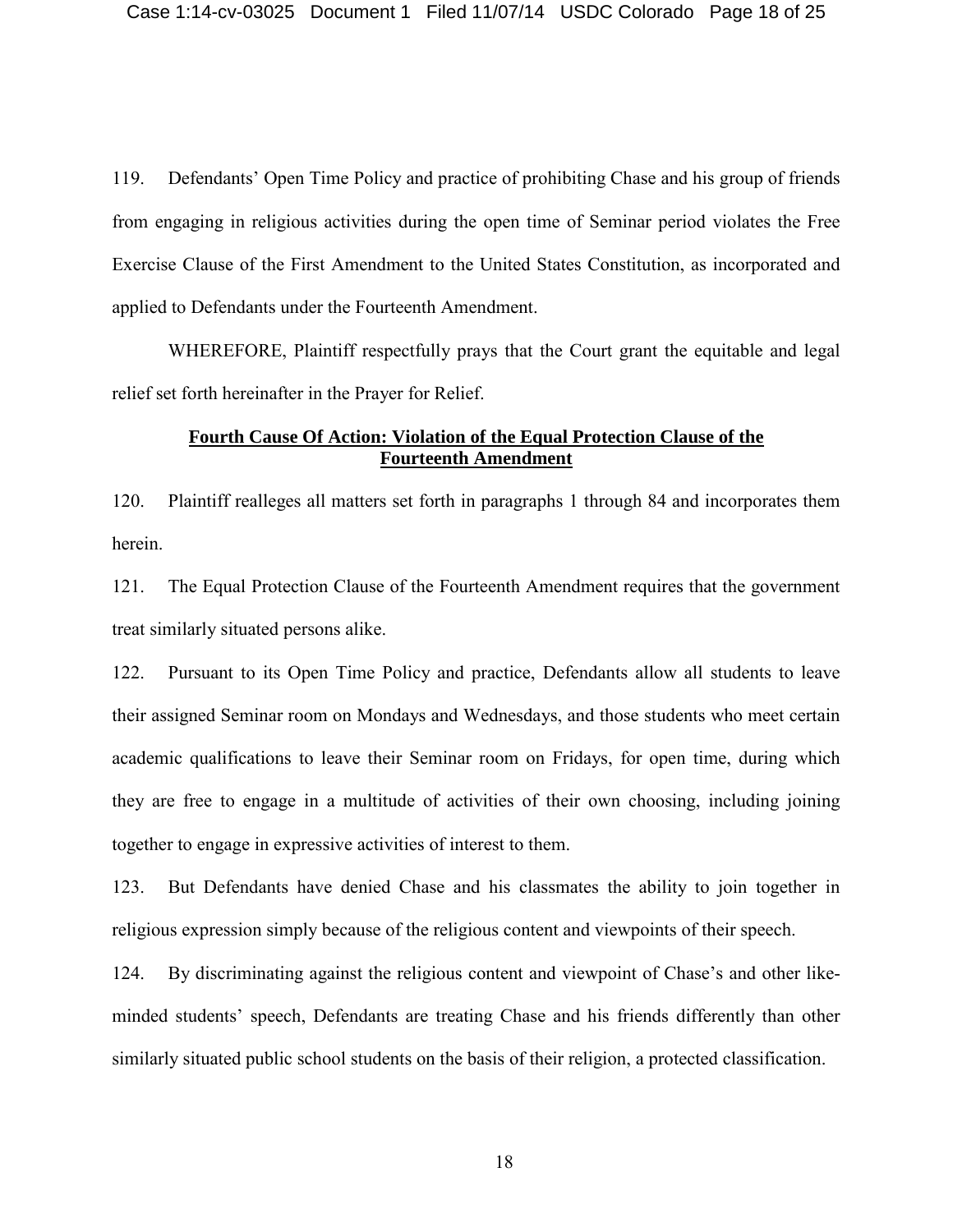125. Defendants' Open Time Policy and practice violate various fundamental rights of Chase, including his rights to freedom of speech and the free exercise of religion.

126. When government regulations, like the District's policy and practice challenged herein, infringe on such fundamental rights, discriminatory intent is presumed.

127. Defendants' Open Time Policy and practice have also been applied to intentionally discriminate against Chase's rights of free speech and free exercise of religion.

128. Defendants lack a rational or compelling state interest for such disparate treatment of Chase and other like-minded religious students.

129. Defendants' discrimination against Chase is not narrowly tailored to serve a compelling state interest.

130. Accordingly, Defendants' Open Time Policy and practice of prohibiting Chase and his Christian friends from assembling and discussing matters solely because of the religious nature of their speech violates Chase's right to equal protection of the laws as guaranteed by the Fourteenth Amendment to the United States Constitution.

WHEREFORE, Plaintiff respectfully prays that the Court grant the equitable and legal relief set forth hereinafter in the Prayer for Relief.

### **Fifth Cause of Action: Violation of the Due Process Clause of the Fourteenth Amendment**

131. Plaintiff realleges all matters set forth in paragraphs 1 through 84 and incorporates them herein.

132. The Due Process Clause of the Fourteenth Amendment prohibits the government from censoring speech pursuant to vague standards that grant unbridled discretion.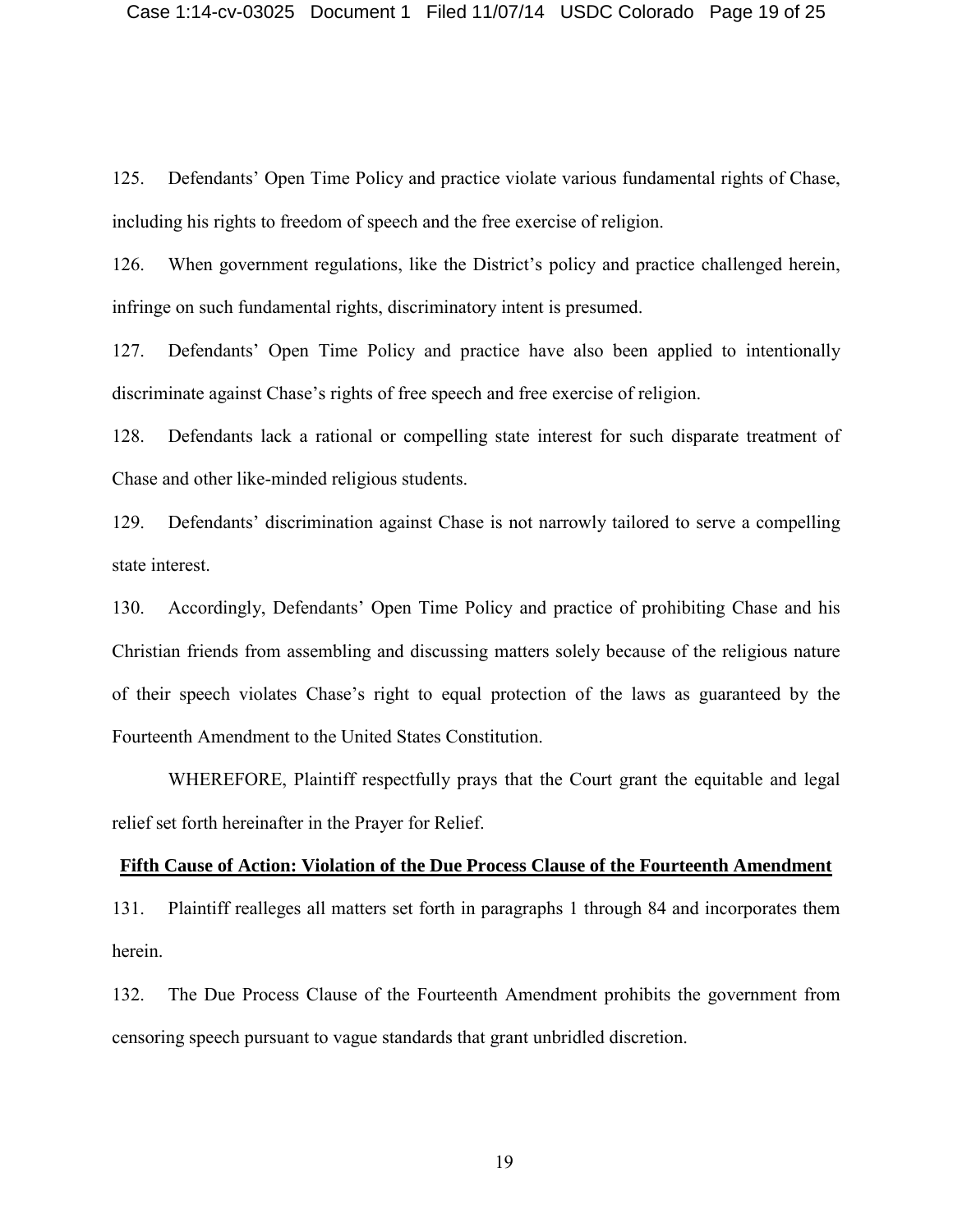133. The arbitrary determination by District officials of what is and is not forbidden speech violates this norm.

134. Students of common intelligence must therefore guess as to whether their expression will be of the type that District officials ban at school—including "religious" expression.

135. Defendants' Open Time Policy and practice are vague and allow for unbridled discretion in determining which student speech satisfies its ban against "religious" expression.

136. Defendants' Open Time Policy and practice allow District officials like Defendants Back and Lucas to act with complete unbridled discretion when deciding if expression that students desire to engage in during the open time of Seminar period is prohibited.

137. The discretion given to District officials pursuant to Defendants' Open Time Policy and practice leaves censorship of student speech to the whim of District officials.

138. Indeed, this is evidenced by the fact that Chase and his classmates were permitted to meet together to sing, pray, and discuss issues of the day from a religious perspective during open time for the previous three years, but were abruptly banned by Defendants shortly after the start of the 2014-2015 school year.

139. Defendants' Open Time Policy and practice accordingly violate Chase's rights under the Due Process Clause of the Fourteenth Amendment to the United States Constitution.

WHEREFORE, Plaintiff respectfully prays that the Court grant the equitable and legal relief set forth hereinafter in the Prayer for Relief.

#### **Sixth Cause of Action: Violation of the Establishment Clause of the First Amendment**

140. Plaintiff realleges all matters set forth in paragraphs 1 through 84 and incorporates them herein.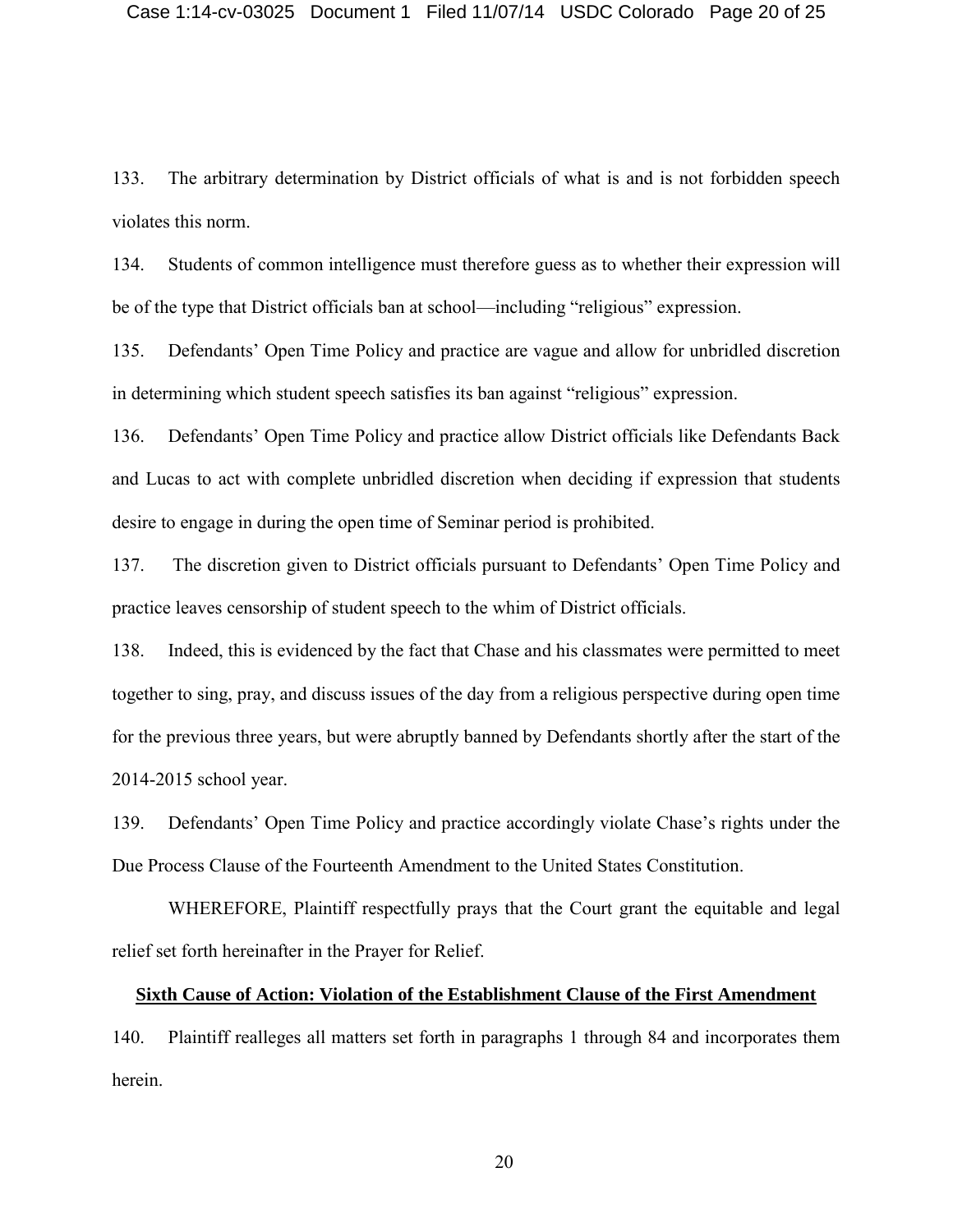141. Defendants' Open Time Policy and practice embody hostility toward religious expression and require excessive entanglement with religion, both forbidden under the First Amendment's Establishment Clause, incorporated and made applicable to the states by the Fourteenth Amendment to the United States Constitution.

142. Defendants' Open Time Policy and practice of banning Chase's religious expression evinces discriminatory suppression of private speech that is not neutral, but rather is hostile toward religion.

143. Defendants, pursuant to their Open Time Policy and practice of suppressing private religious expression, sends the message to students that religious speakers such as Chase are second-class citizens, outsiders, and not full members of the academic community.

144. Defendants send the message that Christian students like Chase are outsiders by excluding religious points of view and expression during open time while concurrently permitting all other points of view and expression by students.

145. Defendants' Open Time Policy and practice compel District officials to classify private student speech according to its perceived religious-versus-nonreligious nature.

146. Drawing this distinction necessarily requires District officials to inquire into the significance of words and practices to different religious faiths.

147. Such inquiries by District officials excessively entangle them with religion in a manner forbidden by the First Amendment.

148. Entanglement problems exist because District officials must attempt to discern which private student expression is too "religious" in nature to be permitted during open time.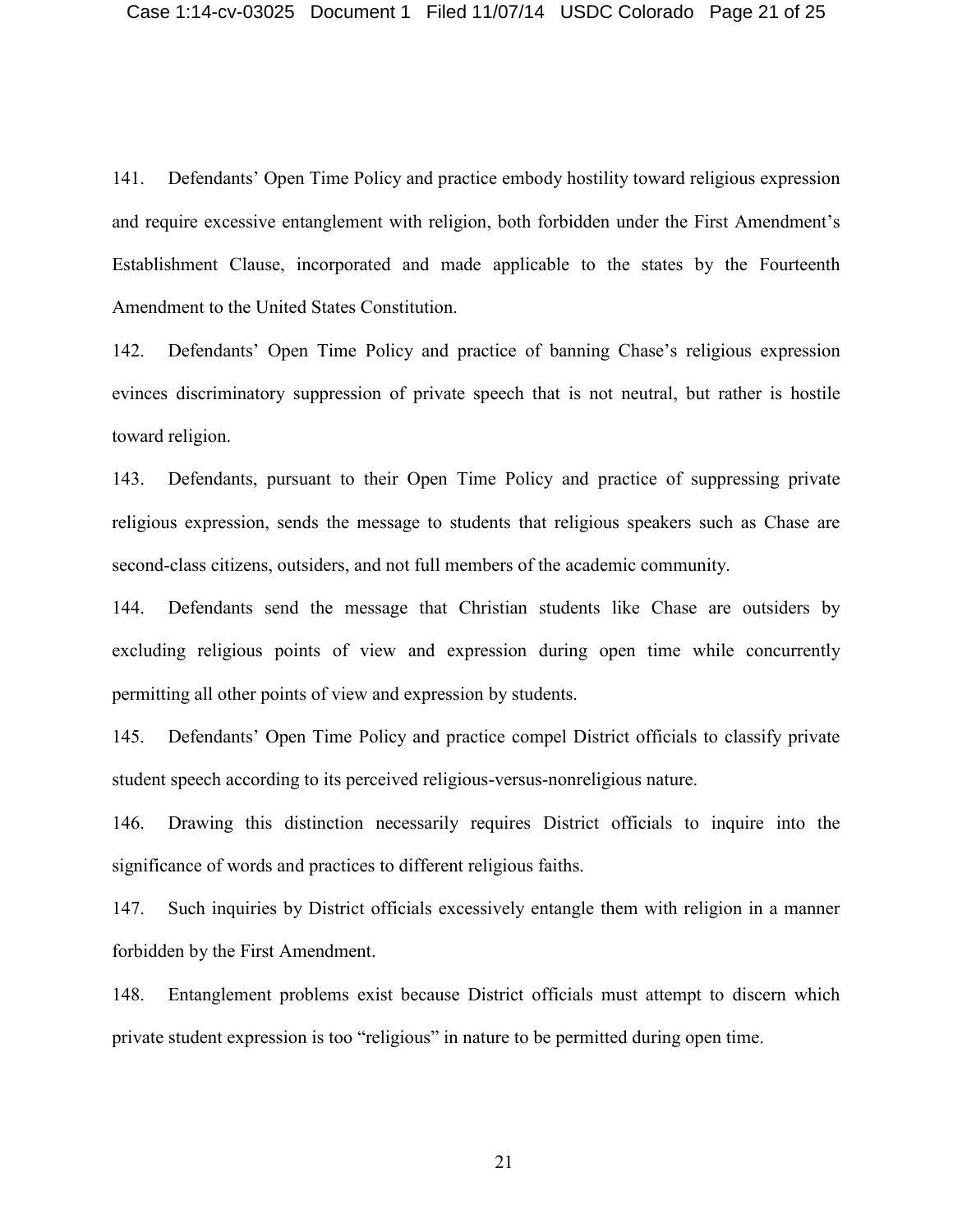149. District officials must make theological interpretations in order to conclude that some student speech is "religious," while other student speech is not.

150. The District denied Chase and his fellow classmates the right to engage in private, religious expression during open time, an action that represents the antithesis of neutrality.

151. No compelling state interest exists to justify the censorship of Chase's private religious expression.

152. Defendants' Open Time Policy and practice therefore violate the Establishment Clause of the First Amendment to the United States Constitution, as incorporated and applied to Defendants under the Fourteenth Amendment.

WHEREFORE, Plaintiff respectfully prays that the Court grant the equitable and legal relief set forth hereinafter in the Prayer for Relief.

### **VIII. PRAYER FOR RELIEF**

A. That this Court issue a Preliminary and Permanent Injunction, restraining Defendants, their officers, agents, employees, and all other persons acting in active concert with them, from enforcing the Open Time Policy and practice outlined above that prohibit Plaintiff from praying, singing, discussing topics from a religious perspective, and engaging in other forms of religious expression during open time of Seminar period, and ordering Defendants to immediately allow Chase Windebank and his friends to engage in private religious expression on the same terms other students are allowed to engage in secular expression on topics of their choice.

B. That this Court render a Declaratory Judgment declaring unconstitutional Defendants' Open Time Policy and practice of prohibiting students from joining together to engage in religious expression during the open time of Seminar period;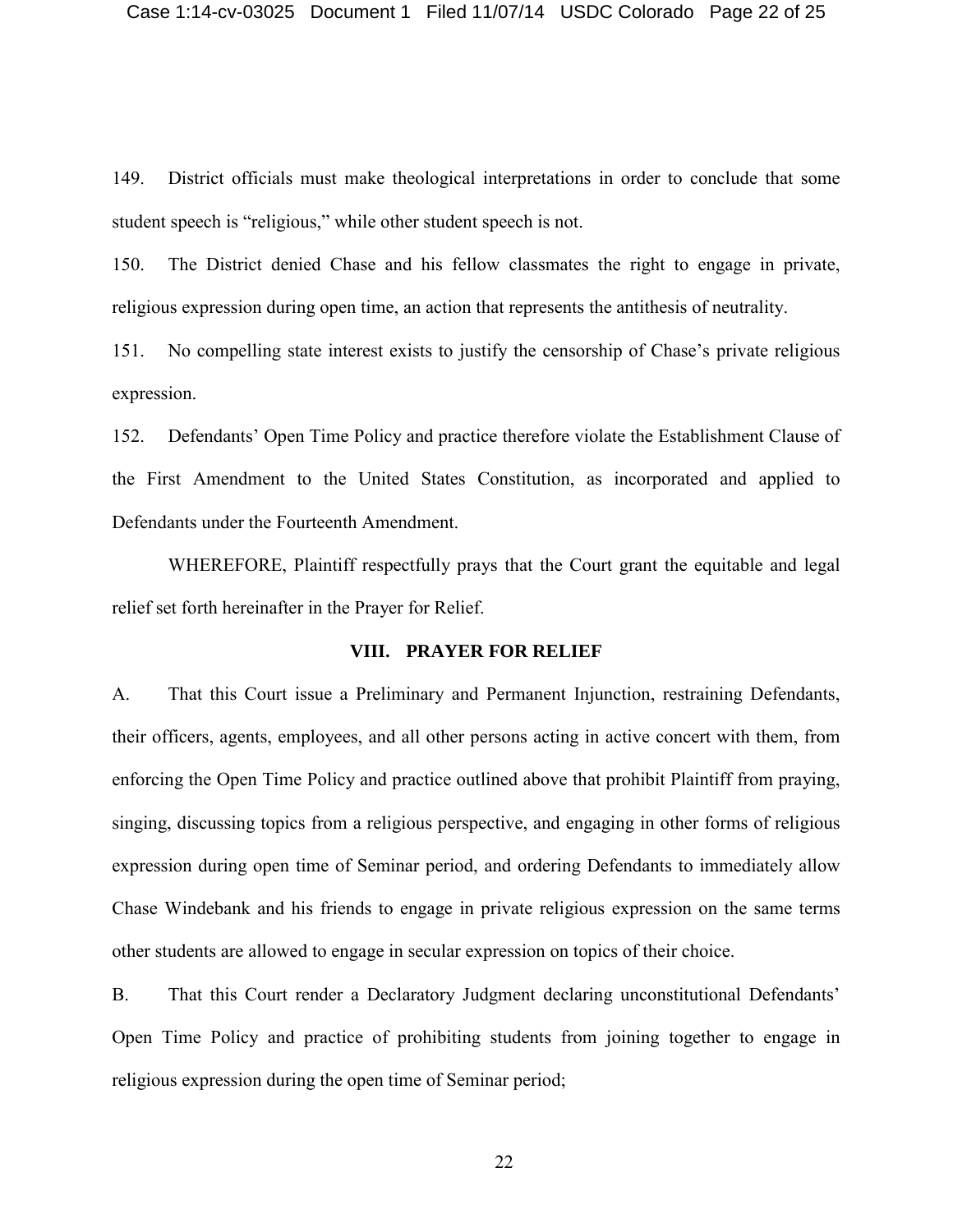C. That this Court adjudge, decree, and declare the rights and other legal relations of the parties to the subject matter here in controversy, in order that such declarations shall have the force and effect of final judgment;

D. That this Court retain jurisdiction of this matter for the purpose of enforcing any Orders;

E. That this Court award Plaintiff's costs and expenses of this action, including a reasonable attorneys' fees award, in accordance with 42 U.S.C. § 1988 and other applicable law;

F. That this Court award nominal damages in the amount of one (1) dollar for the violation of Plaintiff's constitutional rights;

G. That this Court issue the requested injunctive relief without a condition of bond or other security being required of Plaintiff; and

H. That this Court grant such other and further relief as the Court deems equitable, just, and proper in the circumstances.

Respectfully submitted this 7th day of November, 2014.

Attorneys for Plaintiff:

*s/ Jeremy D. Tedesco*

Jeremy D. Tedesco (Arizona Bar No. 023497) Jordan W. Lorence (Minnesota Bar No. 0125210) ALLIANCE DEFENDING FREEDOM 15100 N. 90th Street Scottsdale, AZ 85260 (480) 444-0020 (480) 444-0028 (facsimile) jtedesco@alliancedefendingfreedom.org jlorence@alliancedefendingfreedom.org

David A. Cortman (Georgia Bar No. 188810) J. Matthew Sharp (Georgia Bar No. 607842) ALLIANCE DEFENDING FREEDOM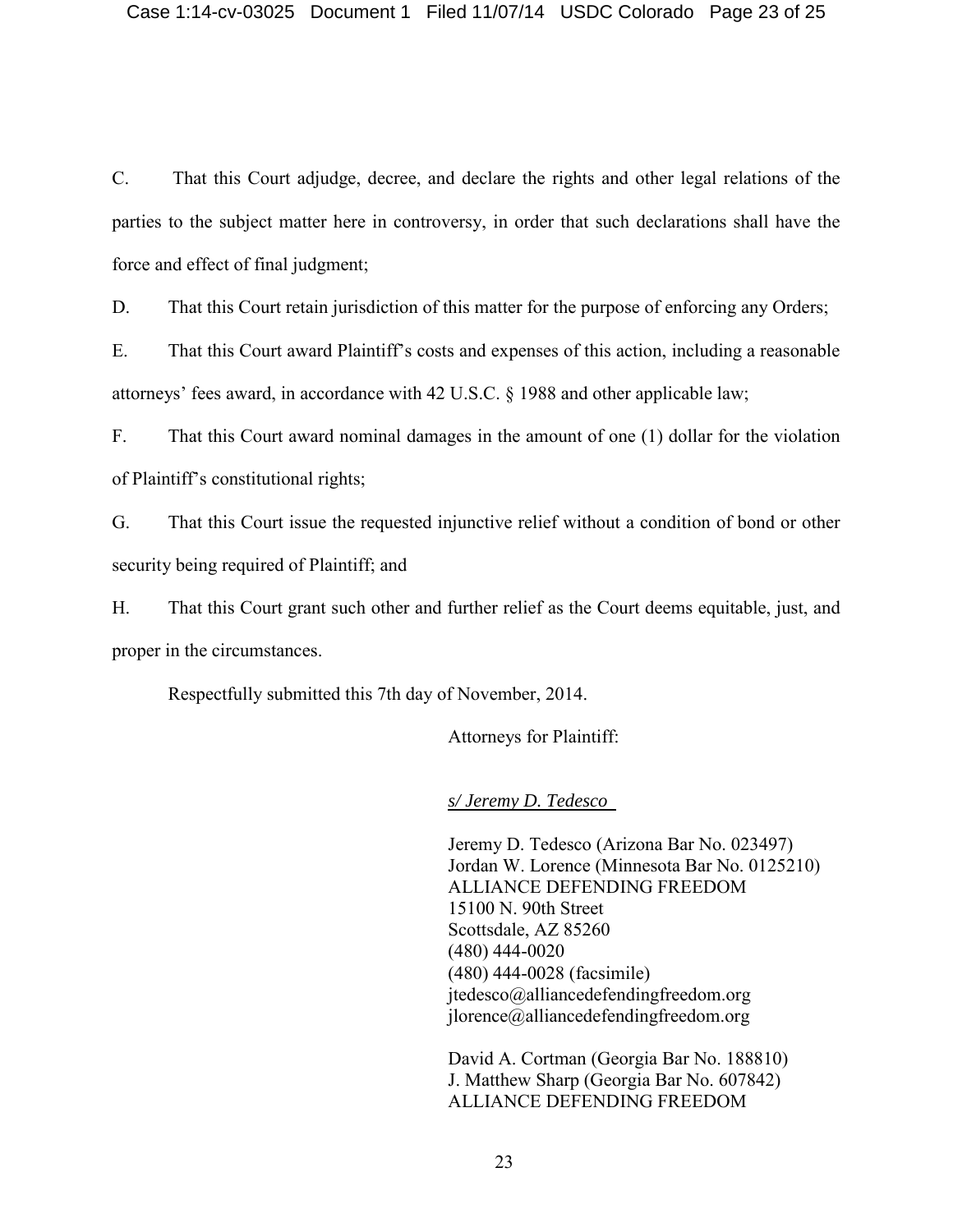1000 Hurricane Shoals Road, NE, Suite D-1100 Lawrenceville, GA 30043 (770) 339-0774 (770) 339-6744 (facsimile) dcortman@alliancedefendingfreedom.org msharp@alliancedefendingfreedom.org

Michael J. Norton (Colorado Bar No. 6430) ALLIANCE DEFENDING FREEDOM 7951 E. Maplewood Avenue, Suite 100 Greenwood Village, CO 80111 (720) 689-2410 (303) 694-0703 (facsimile) mjnorton@alliancedefendingfreedom.org